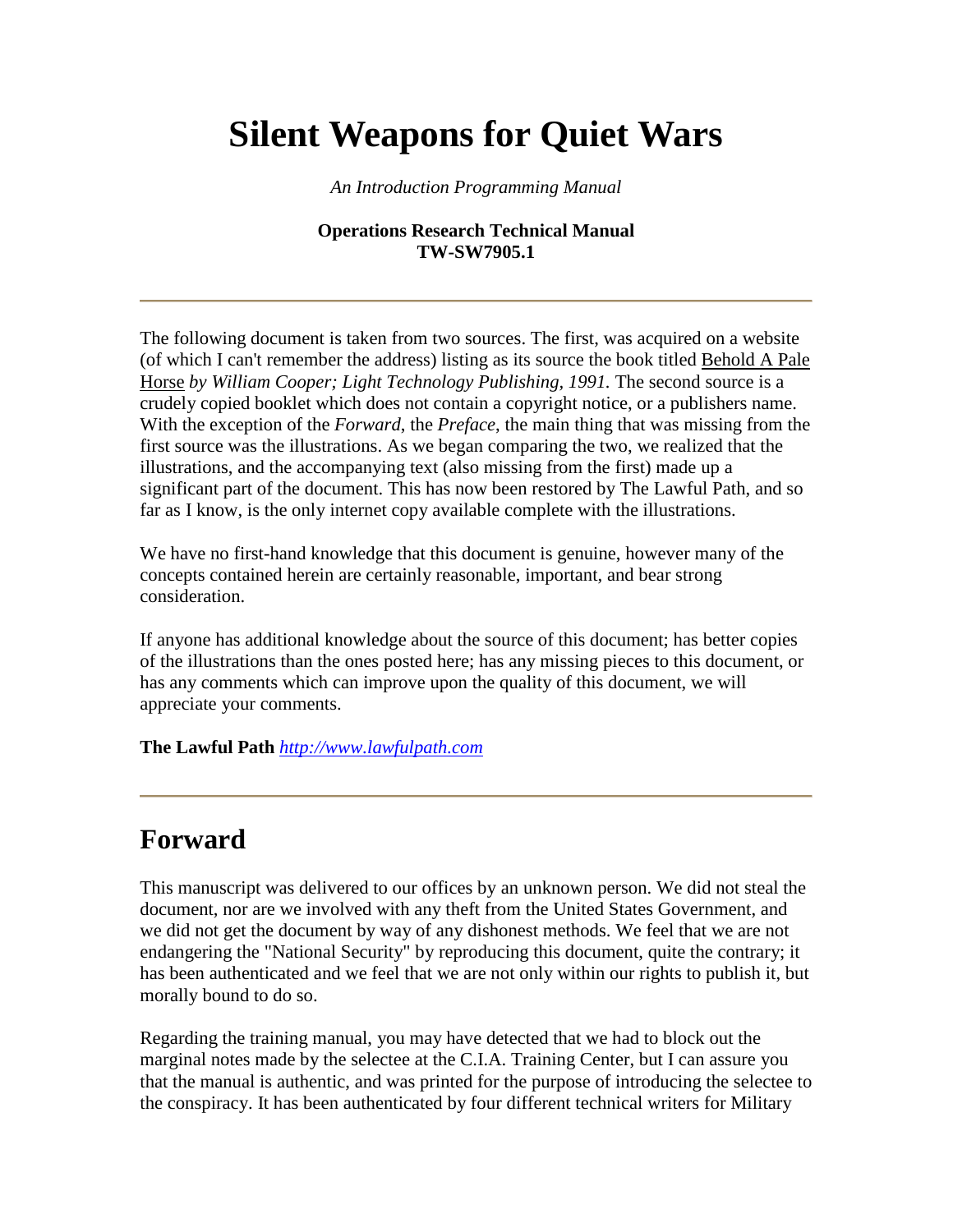Intelligence, one just recently retired who wants very much to have this manual distributed throughout the world, and one who is still employed as an Electronics Engineer by the Federal Government, and has access to the entire series of Training Manuals. One was stationed in Hawaii, and held the highest security clearance in the Naval Intelligence, and another who is now teaching at a university, and has been working with the Central Intelligence Agency for a number of years, and wants out before the axe falls on the conspirators.

We believed that the entire world should know about this plan, so we distributed internationally one-hundred of these manuscripts, to ask individuals at top level positions their opinions. The consensus opinion was to distribute this to as many people as who wanted it, to the end that they would not only understand that "War" had been declared against them, but would be able to properly identify the true enemy to Humanity.

Delamer Duverus

### **Preface**

Conspiracy theories are nothing new to history. Plots to "kill Caesar" and overthrow Rome abounded, for instance. however, it is seldom that concrete clues to such plots come to light, and are generally known.

*Silent Weapons for Quiet Wars, An Introduction Programming Manual* was uncovered quite by accident on July 7, 1986 when an employee of Boeing Aircraft Co. purchased a surplus IBM copier for scrap parts at a sale, and discovered inside details of a plan, hatched in the embryonic days of the "Cold War" which called for control of the masses through manipulation of industry, peoples' pastimes, education and political leanings. It called for a quiet revolution, putting brother against brother, and diverting the public's attention from what is really going on.

The document you are about to read is real. It is reprinted in its virgin form, with diagrams, as a touch of reality.

## **Table of Contents**

- Forward
- Preface
- Security
- Historical Introduction
- Political Introduction
- Energy
- Descriptive Introduction of the Silent Weapon
- Theoretical Introduction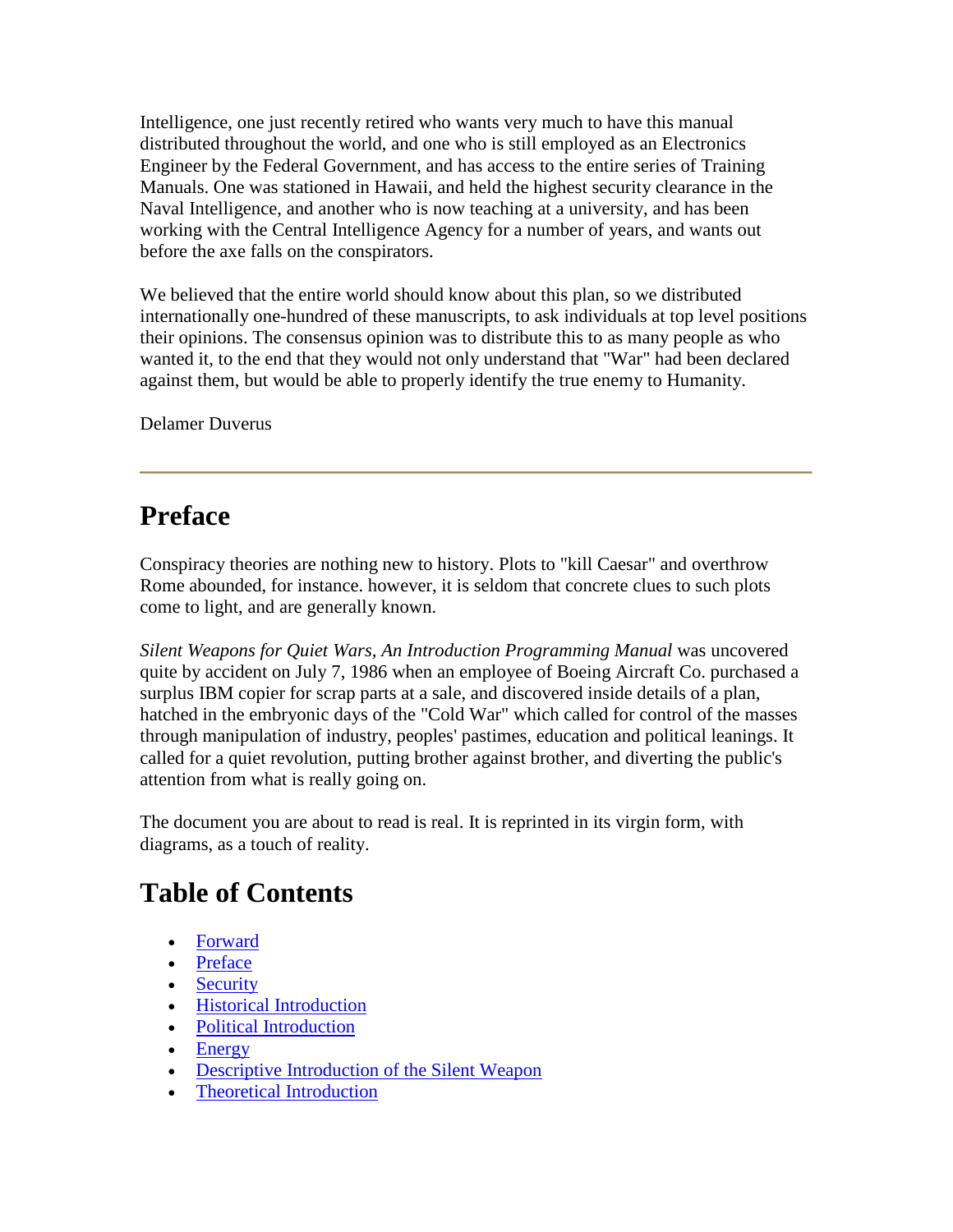- General Energy Concepts
- Mr. Rothschild's Energy Discovery
- Apparent Capital as "Paper Inductor
- Breakthrough
- Application in Economics
- The Economic Model
- Industrial Diagrams
- Three Industrial Classes
- Aggregation
- The E-model
- Economic Inductance
- Inductive Factors to Consider
- Translation
- Time Flow Relationships and Self-destructive Oscillations
- Industry Equivalent Circuits
- Stages of Schematic Simplification
- **•** Generalization
- Final Bill of Goods
- The Technical Coefficients
- The Household Industry
- Household Models
- Economic Shock Testing
- Introduction to the Theory of Shock Testing
- Example of Shock Testing
- Introduction to Economic Amplifiers
- Short List of Inputs
- Short List of Outputs
- Table of Strategies
- Diversion, the Primary Strategy
- Diversion Summary
- Consent, the Primary Victory
- **Amplification Energy Sources**
- Logistics
- The Artificial Womb
- The Political Structure of a Nation Dependency
- Action/Offense
- Responsibility
- Summary
- System Analysis
- The Draft
- **Enforcement**

*The following document, dated May 1979, was found on July 7, 1986, in an IBM copier that had been purchased at a surplus sale.*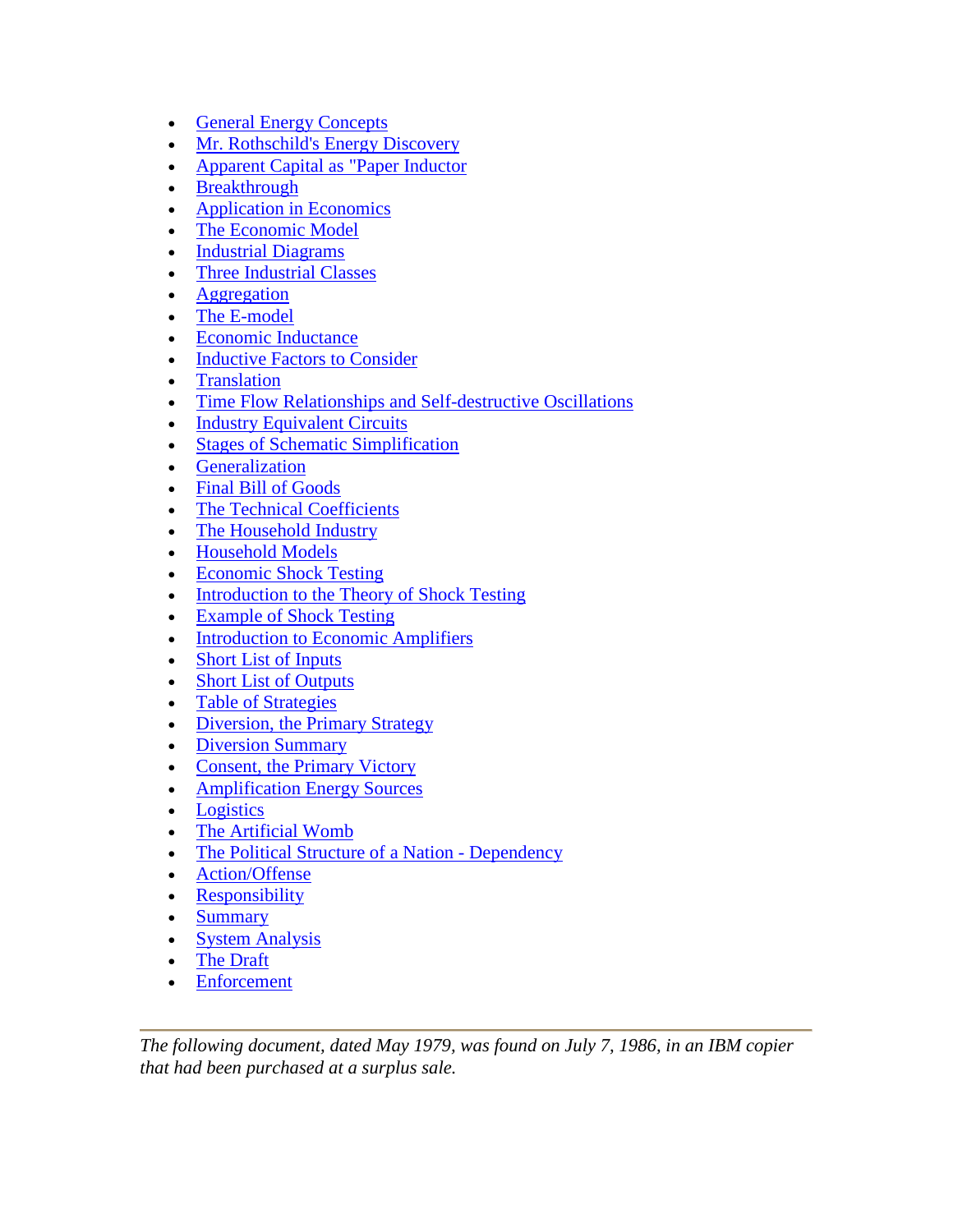# **TOP SECRET Silent Weapons for Quiet Wars**

## **Operations Research Technical Manual TM-SW7905.1**

#### **Welcome Aboard**

This publication marks the 25th anniversary of the Third World War, called the "Quiet War", being conducted using subjective biological warfare, fought with "silent weapons."

This book contains an introductory description of this war, its strategies, and its weaponry.

May 1979 #74-1120

### **Security**

It is patently impossible to discuss social engineering or the automation of a society, i.e., the engineering of social automation systems (silent weapons) on a national or worldwide scale without implying extensive objectives of social control and destruction of human life, i.e., slavery and genocide.

This manual is in itself an analog declaration of intent. Such a writing must be secured from public scrutiny. Otherwise, it might be recognized as a technically formal declaration of domestic war. Furthermore, whenever any person or group of persons in a position of great power and without full knowledge and consent of the public, uses such knowledge and methodologies for economic conquest - it must be understood that a state of domestic warfare exists between said person or group of persons and the public.

The solution of today's problems requires an approach which is ruthlessly candid, with no agonizing over religious, moral or cultural values.

You have qualified for this project because of your ability to look at human society with cold objectivity, and yet analyze and discuss your observations and conclusions with others of similar intellectual capacity without the loss of discretion or humility. Such virtues are exercised in your own best interest. Do not deviate from them.

## **Historical Introduction**

Silent weapon technology has evolved from *Operations Research* (O.R.), a strategic and tactical methodology developed under the Military Management in England during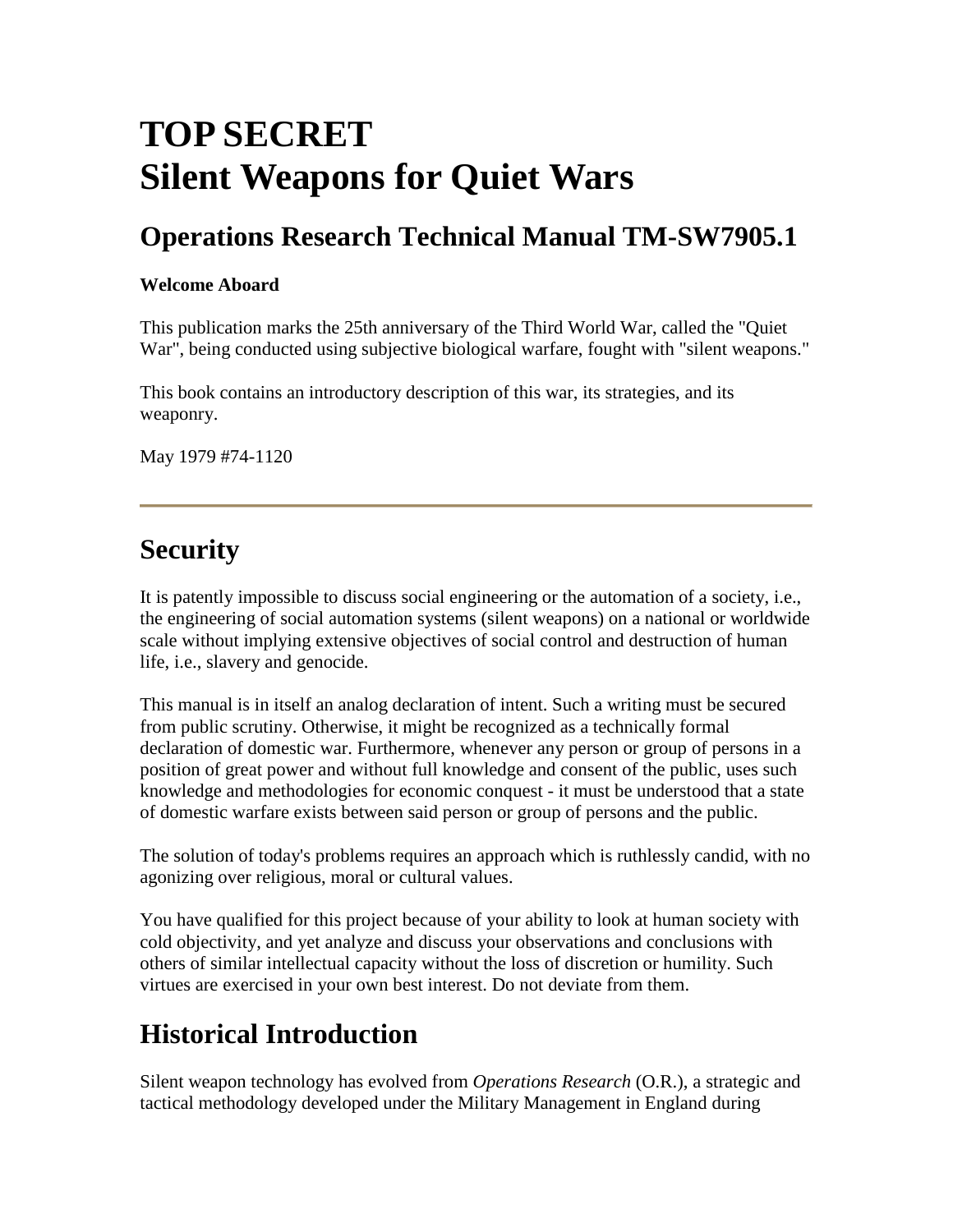World War II. The original purpose of Operations Research was to study the strategic and tactical problems of air and land defense with the objective of effective use of limited military resources against foreign enemies (i.e., logistics).

It was soon recognized by those in positions of power that the same methods might be useful for totally controlling a society. But better tools were necessary.

Social engineering (the analysis and automation of a society) requires the correlation of great amounts of constantly changing economic information (data), so a high-speed computerized data-processing system was necessary which could race ahead of the society and predict when society would arrive for capitulation.

Relay computers were to slow, but the electronic computer, invented in 1946 by J. Presper Eckert and John W. Mauchly, filled the bill.

The next breakthrough was the development of the *simplex method* of linear programming in 1947 by the mathematician George B. Dantzig.

Then in 1948, the transistor, invented by J. Bardeen, W.H. Brattain, and W. Shockley, promised great expansion of the computer field by reducing space and power requirements.

With these three inventions under their direction, those in positions of power strongly suspected that it was possible for them to control the whole world with the push of a button.

Immediately, the Rockefeller Foundation got in on the ground floor by making a fouryear grant to Harvard College, funding the *Harvard Economic Research Project* for the study of the structure of the American Economy. One year later, in 1949, The United States Air Force joined in.

In 1952 the grant period terminated, and a high-level meeting of the Elite was held to determine the next phase of social operations research. The Harvard project had been very fruitful, as is borne out by the publication of some of its results in 1953 suggesting the feasibility of economic (social) engineering. (*Studies in the Structure of the American Economy* - copyright 1953 by Wassily Leontief, International Science Press Inc., White Plains, New York).

Engineered in the last half of the decade of the 1940's, the new Quiet War machine stood, so to speak, in sparkling gold-plated hardware on the showroom floor by 1954.

With the creation of the *maser* in 1954, the promise of unlocking unlimited sources of fusion atomic energy from the heavy hydrogen in sea water and the consequent availability of unlimited social power was a possibility only decades away.

The combination was irresistible.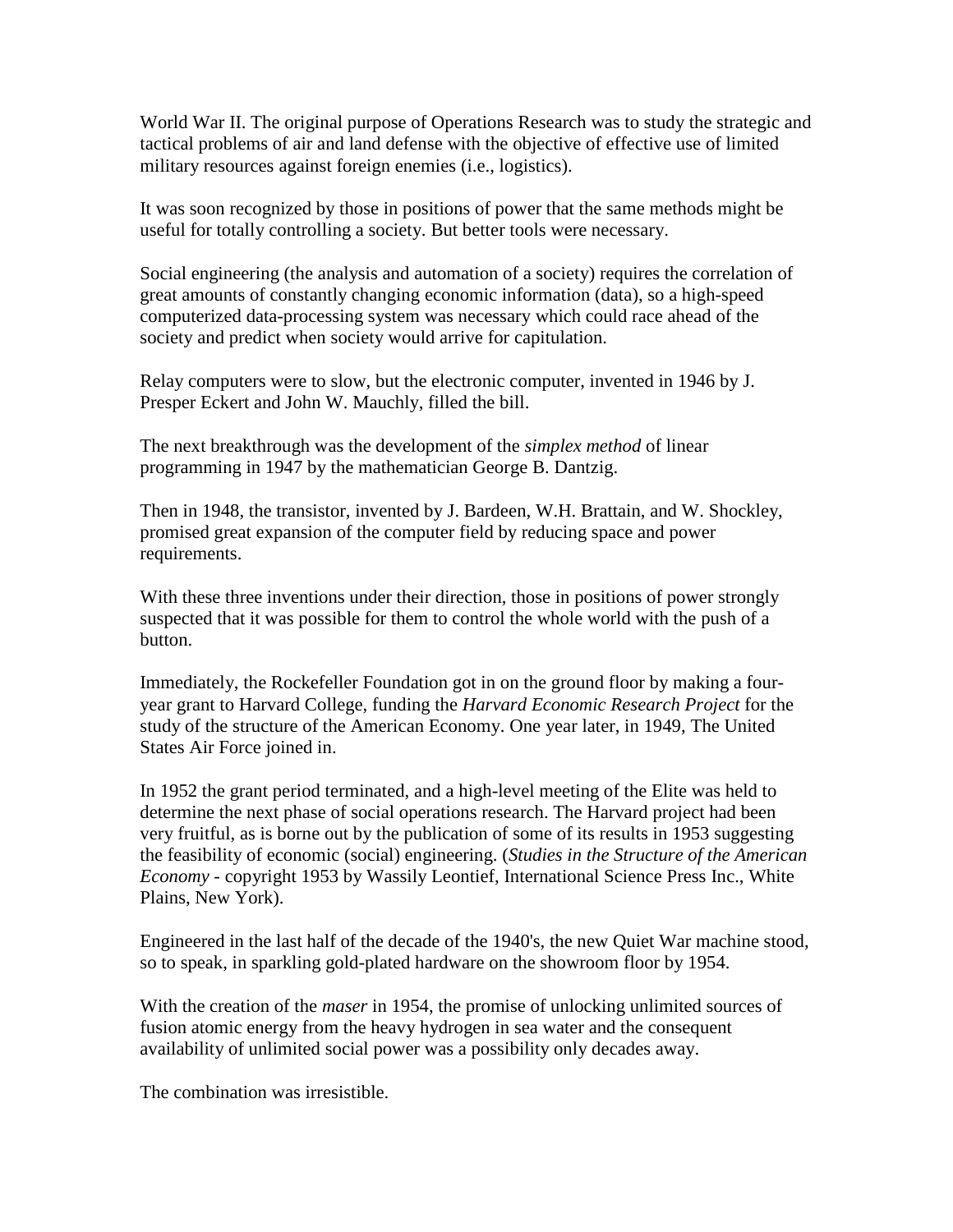The Quiet War was quietly declared by the International Elite at a meeting held in 1954.

Although the silent weapons system was nearly exposed 13 years later, the evolution of the new weapon-system has never suffered any major setbacks.

This volume marks the 25th anniversary of the beginning of the Quiet War. Already this domestic war has had many victories on many fronts throughout the world.

## **Political Introduction**

In 1954 it was well recognized by those in positions of authority that it was only a matter of time, only a few decades, before the general public would be able to grasp and upset the cradle of power, for the very elements of the new silent-weapon technology were as accessible for a public utopia as they were for providing a private utopia.

The issue of primary concern, that of dominance, revolved around the subject of the energy sciences.

## **Energy**

Energy is recognized as the key to all activity on earth. Natural science is the study of the sources and control of natural energy, and social science, theoretically expressed as economics, is the study of the sources and control of social energy. Both are bookkeeping systems: mathematics. Therefore, mathematics is the primary energy science. And the bookkeeper can be king if the public can be kept ignorant of the methodology of the bookkeeping.

All science is merely a means to an end. The means is knowledge. The end is control. Beyond this remains only one issue: Who will be the beneficiary?

In 1954 this was the issue of primary concern. Although the so-called "moral issues" were raised, in view of the law of natural selection it was agreed that a nation or world of people who will not use their intelligence are no better than animals who do not have intelligence. Such people are beasts of burden and steaks on the table by choice and consent.

Consequently, in the interest of future world order, peace, and tranquillity, it was decided to privately wage a quiet war against the American public with an ultimate objective of permanently shifting the natural and social energy (wealth) of the undisciplined and irresponsible many into the hands of the self-disciplined, responsible, and worthy few.

In order to implement this objective, it was necessary to create, secure, and apply new weapons which, as it turned out, were a class of weapons so subtle and sophisticated in their principle of operation and public appearance as to earn for themselves the name "silent weapons."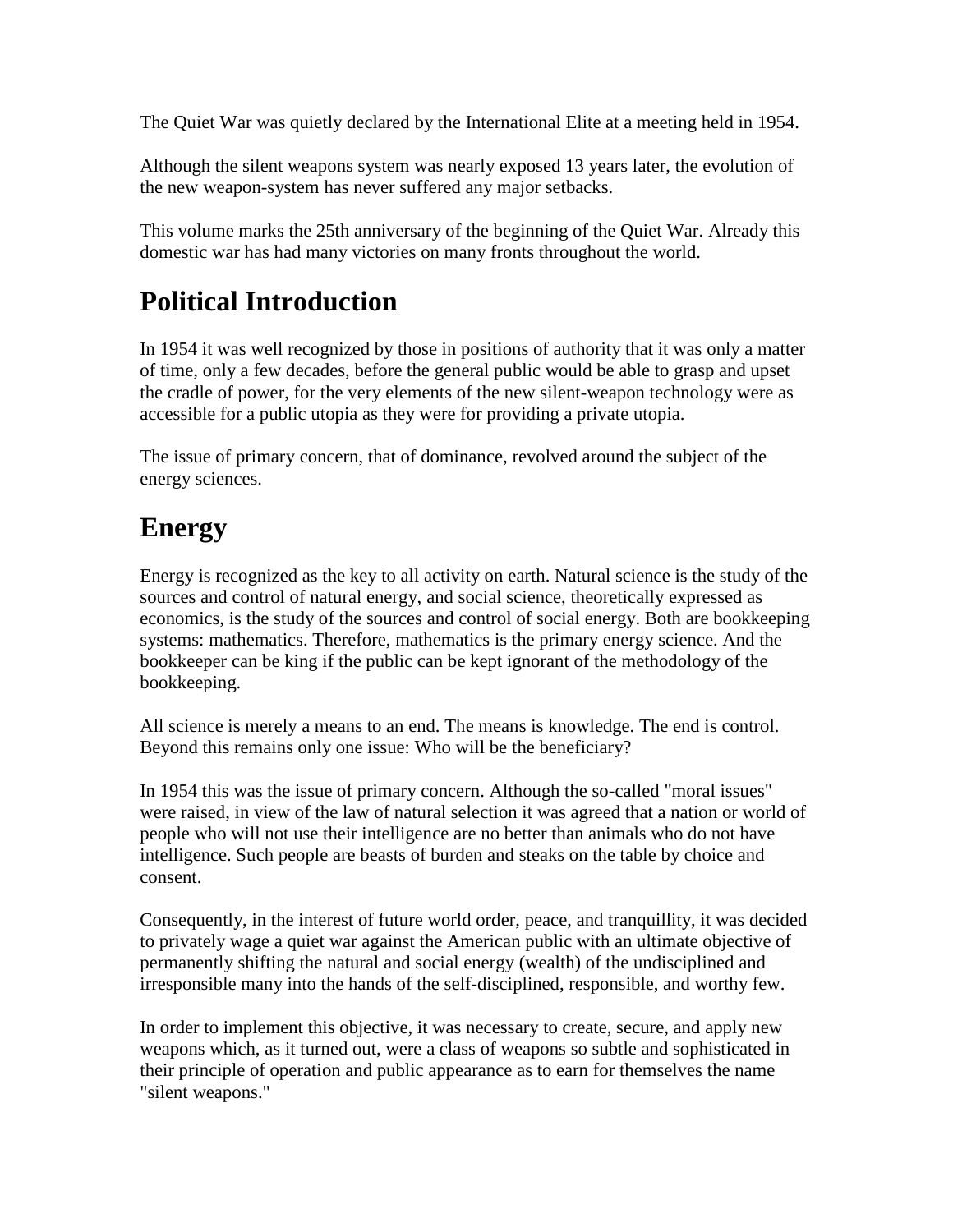In conclusion, the objective of economic research, as conducted by the magnates of capital (banking) and the industries of commodities (goods) and services, is the establishment of an economy which is totally predictable and manipulatable.

In order to achieve a totally predictable economy, the low-class elements of society must be brought under total control, i.e., must be housebroken, trained, and assigned a yoke and long-term social duties from a very early age, before they have an opportunity to question the propriety of the matter. In order to achieve such conformity, the lower-class family unit must be disintegrated by a process of increasing preoccupation of the parents and the establishment of government-operated day-care centers for the occupationally orphaned children.

The quality of education given to the lower class must be of the poorest sort, so that the moat of ignorance isolating the inferior class from the superior class is and remains incomprehensible to the inferior class. With such an initial handicap, even bright lower class individuals have little if any hope of extricating themselves from their assigned lot in life. This form of slavery is essential to maintain some measure of social order, peace, and tranquillity for the ruling upper class.

## **Descriptive Introduction of the Silent Weapon**

Everything that is expected from an ordinary weapon is expected from a silent weapon by its creators, but only in its own manner of functioning.

It shoots situations, instead of bullets; propelled by data processing, instead of chemical reaction (explosion); originating from bits of data, instead of grains of gunpowder; from a computer, instead of a gun; operated by a computer programmer, instead of a marksman; under the orders of a banking magnate, instead of a military general.

It makes no obvious explosive noises, causes no obvious physical or mental injuries, and does not obviously interfere with anyone's daily social life.

Yet it makes an unmistakable "noise," causes unmistakable physical and mental damage, and unmistakably interferes with the daily social life, i.e., unmistakable to a trained observer, one who knows what to look for.

The public cannot comprehend this weapon, and therefore cannot believe that they are being attacked and subdued by a weapon.

The public might instinctively feel that something is wrong, but that is because of the technical nature of the silent weapon, they cannot express their feeling in a rational way, or handle the problem with intelligence. Therefore, they do not know how to cry for help, and do not know how to associate with others to defend themselves against it.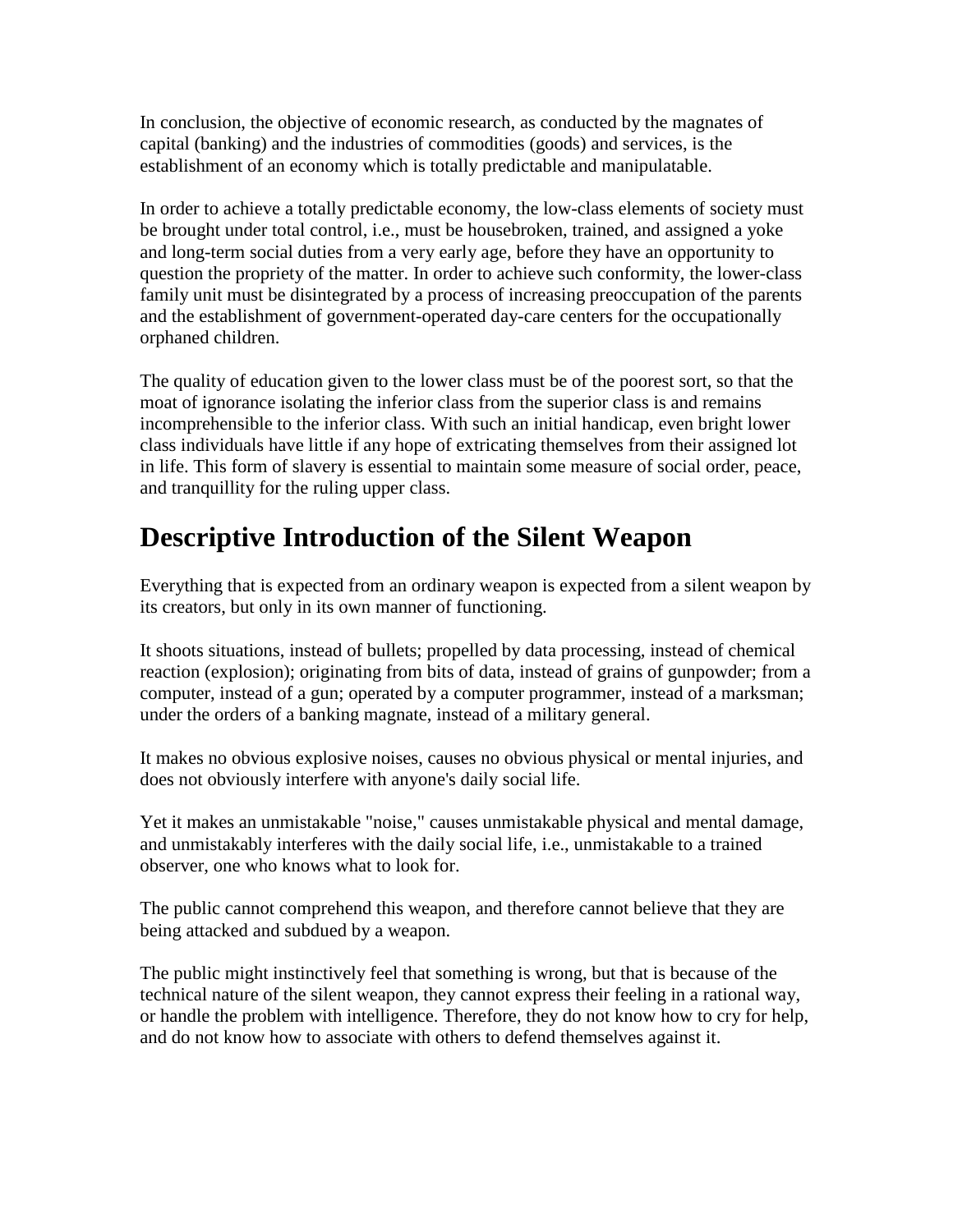When a silent weapon is applied gradually, the public adjusts/adapts to its presence and learns to tolerate its encroachment on their lives until the pressure (psychological via economic) becomes too great and they crack up.

Therefore, the silent weapon is a type of biological warfare. It attacks the vitality, options, and mobility of the individuals of a society by knowing, understanding, manipulating, and attacking their sources of natural and social energy, and their physical, mental, and emotional strengths and weaknesses.

## **Theoretical Introduction**

Give me control over a nation's currency, and I care not who makes its laws.

-- Mayer Amschel Rothschild, 1743 - 1812)

Today's silent weapons technology is an outgrowth of a simple idea discovered, succinctly expressed, and effectively applied by the quoted *Mr. Mayer Amschel Rothschild*. Mr. Rothschild discovered the missing passive component of economic theory known as economic inductance. He, of course, did not think of his discovery in these 20th-century terms, and, to be sure, mathematical analysis had to wait for the Second Industrial Revolution, the rise of the theory of mechanics and electronics, and finally, the invention of the electronic computer before it could be effectively applied in the control of the world economy.

## **General Energy Concepts**

In the study of energy systems, there always appears three elementary concepts. These are potential energy, kinetic energy, and energy dissipation. And corresponding to these concepts, there are three idealized, essentially pure physical counterparts called passive components.

1. In the science of physical mechanics, the phenomenon of *potential energy* is associated with a physical property called elasticity or stiffness, and can be represented by a stretched spring.

In electronic science, potential energy is stored in a capacitor instead of a spring. This property is called capacitance instead of elasticity or stiffness.

2. In the science of physical mechanics, the phenomenon of *kinetic energy* is associated with a physical property called inertia or mass, and can be represented by a mass or a flywheel in motion.

In electronic science, kinetic energy is stored in an inductor (in a magnetic field) instead of a mass. This property is called inductance instead of inertia.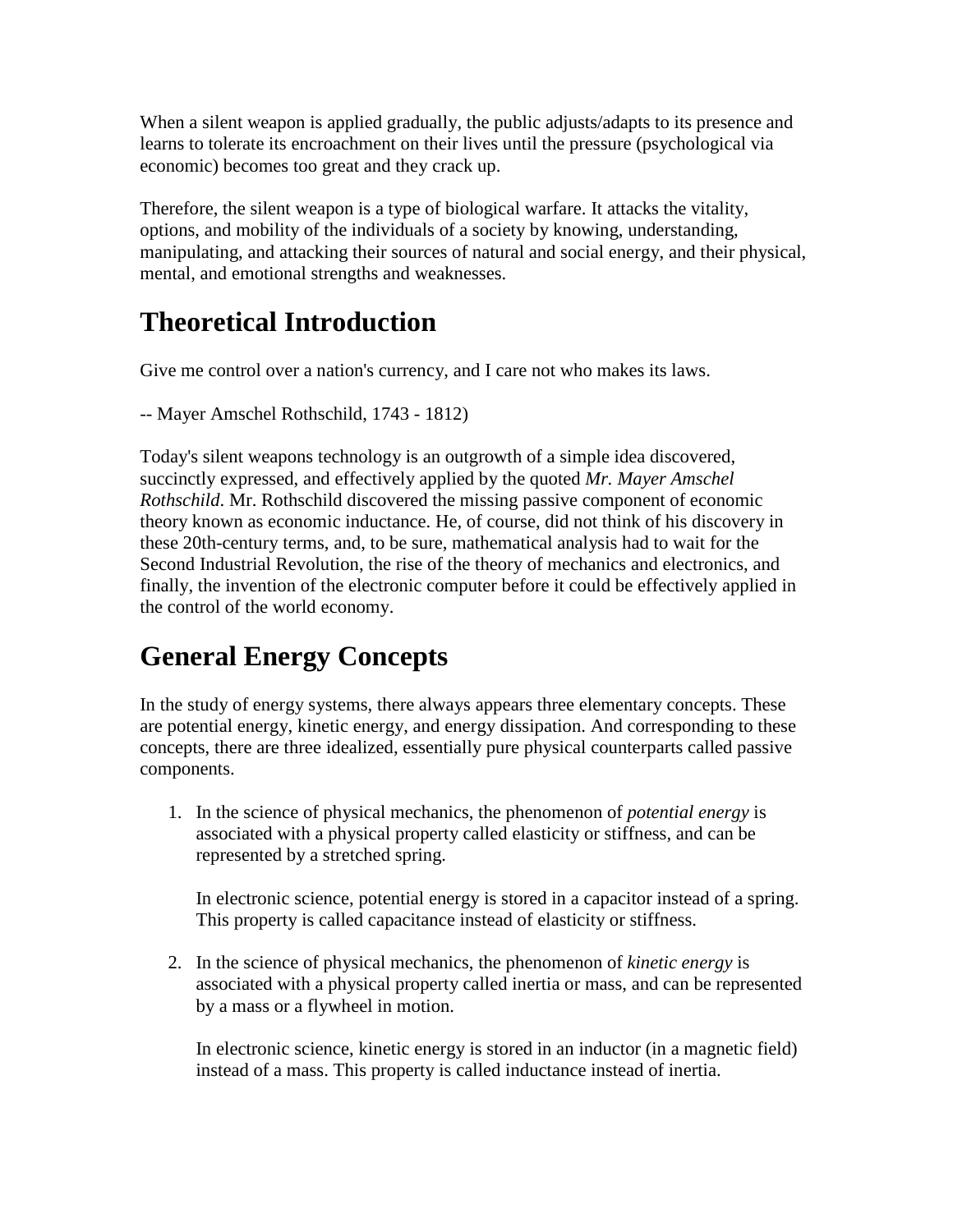3. In the science of physical mechanics, the phenomenon of *energy dissipation* is associated with a physical property called friction or resistance, and can be represented by a dashpot or other device which converts energy into heat.

In electronic science, dissipation of energy is performed by an element called either a resistor or a conductor, the term "resistor" being the one generally used to describe a more ideal device (e.g., wire) employed to convey electronic energy efficiently from one location to another. The property of a resistance or conductor is measured as either resistance or conductance reciprocals.

In economics these three energy concepts are associated with:

- 1. Economic Capacitance Capital (money, stock/inventory, investments in buildings and durables, etc.)
- 2. Economic Conductance Goods (production flow coefficients)
- 3. Economic Inductance Services (the influence of the population of industry on output)

All of the mathematical theory developed in the study of one energy system (e.g., mechanics, electronics, etc.) can be immediately applied in the study of any other energy system (e.g., economics).

## **Mr. Rothchild's Energy Discovery**

What Mr. Rothschild had discovered was the basic principle of power, influence, and control over people as applied to economics. That principle is "when you assume the appearance of power, people soon give it to you."

Mr. Rothschild had discovered that currency or deposit loan accounts had the required appearance of power that could be used to induce people (inductance, with people corresponding to a magnetic field) into surrendering their real wealth in exchange for a promise of greater wealth (instead of real compensation). They would put up real collateral in exchange for a loan of promissory notes. Mr. Rothschild found that he could issue more notes than he had backing for, so long as he had someone's stock of gold as a persuader to show his customers.

Mr. Rothschild loaned his promissory notes to individual and to governments. These would create overconfidence. Then he would make money scarce, tighten control of the system, and collect the collateral through the obligation of contracts. The cycle was then repeated. These pressures could be used to ignite a war. Then he would control the availability of currency to determine who would win the war. That government which agreed to give him control of its economic system got his support.

Collection of debts was guaranteed by economic aid to the enemy of the debtor. The profit derived from this economic methodology mad Mr. Rothschild all the more able to expand his wealth. He found that the public greed would allow currency to be printed by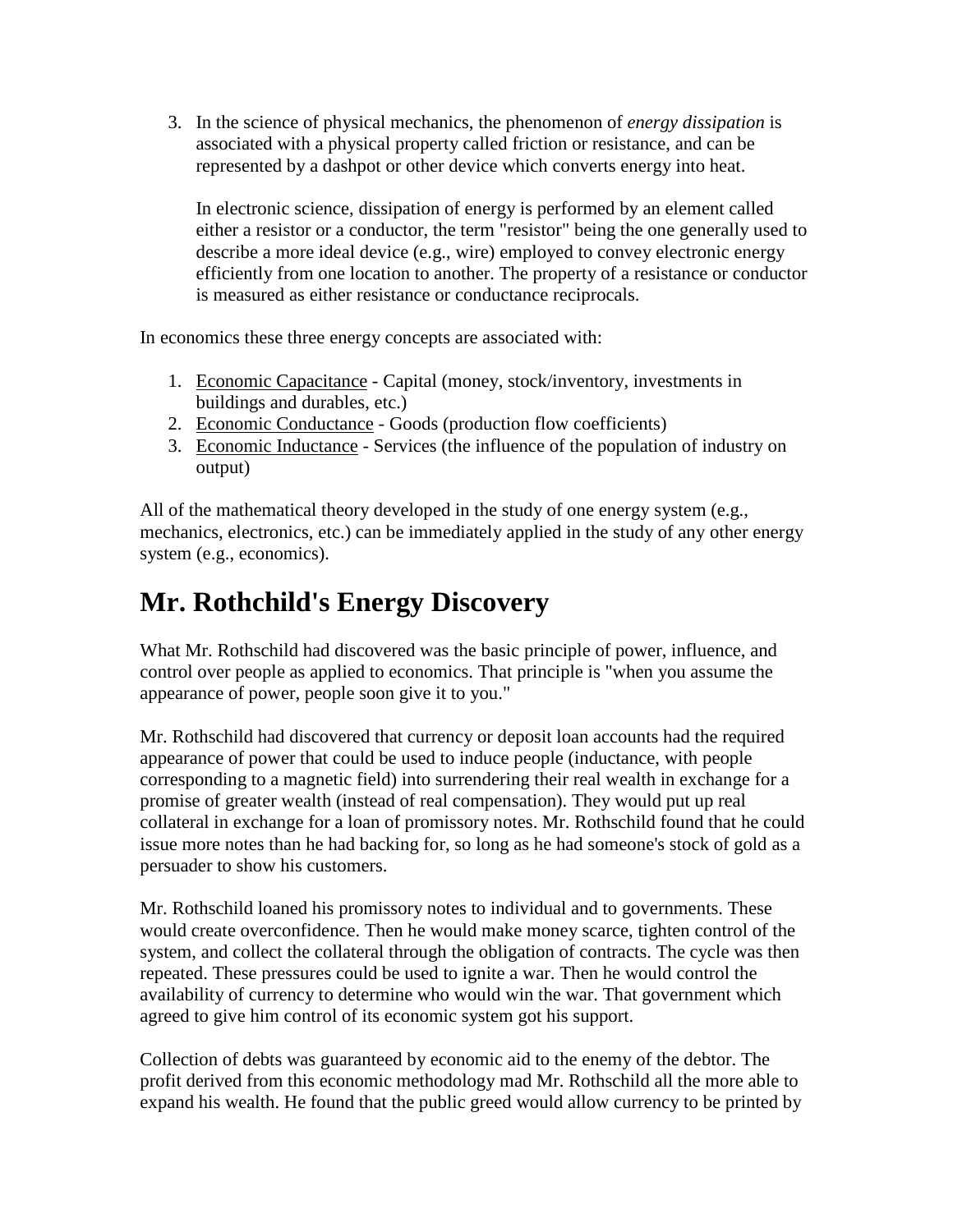government order beyond the limits (inflation) of backing in precious metal or the production of goods and services.

## **Apparent Capital as "Paper" Inductor**

In this structure, credit, presented as a pure element called "currency," has the appearance of capital, but is in effect negative capital. Hence, it has the appearance of service, but is in fact, indebtedness or debt. It is therefore an economic inductance instead of an economic capacitance, and if balanced in no other way, will be balanced by the negation of population (war, genocide). The total goods and services represent real capital called the gross national product, and currency may be printed up to this level and still represent economic capacitance; but currency printed beyond this level is subtractive, represents the introduction of economic inductance, and constitutes notes of indebtedness.

War is therefore the balancing of the system by killing the true creditors (the public which we have taught to exchange true value for inflated currency) and falling back on whatever is left of the resources of nature and regeneration of those resources.

Mr. Rothschild had discovered that currency gave him the power to rearrange the economic structure to his own advantage, to shift economic inductance to those economic positions which would encourage the greatest economic instability and oscillation.

The final key to economic control had to wait until there was sufficient data and highspeed computing equipment to keep close watch on the economic oscillations created by price shocking and excess paper energy credits - paper inductance/inflation.

## **Breakthrough**

The aviation field provided the greatest evolution in economic engineering by way of the mathematical theory of shock testing. In this process, a projectile is fired from an airframe on the ground and the impulse of the recoil is monitored by vibration transducers connected to the airframe and wired to chart recorders.

By studying the echoes or reflections of the recoil impulse in the airframe, it is possible to discover critical vibrations in the structure of the airframe which either vibrations of the engine or *aeolian vibrations* of the wings, or a combination of the two, might reinforce resulting in a resonant self-destruction of the airframe in flight as an aircraft. From the standpoint of engineering, this means that the strengths and weaknesses of the structure of the airframe in terms of vibrational energy can be discovered and manipulated.

## **Application in Economics**

To use this method of airframe shock testing in economic engineering, the prices of commodities are shocked, and the public consumer reaction is monitored. The resulting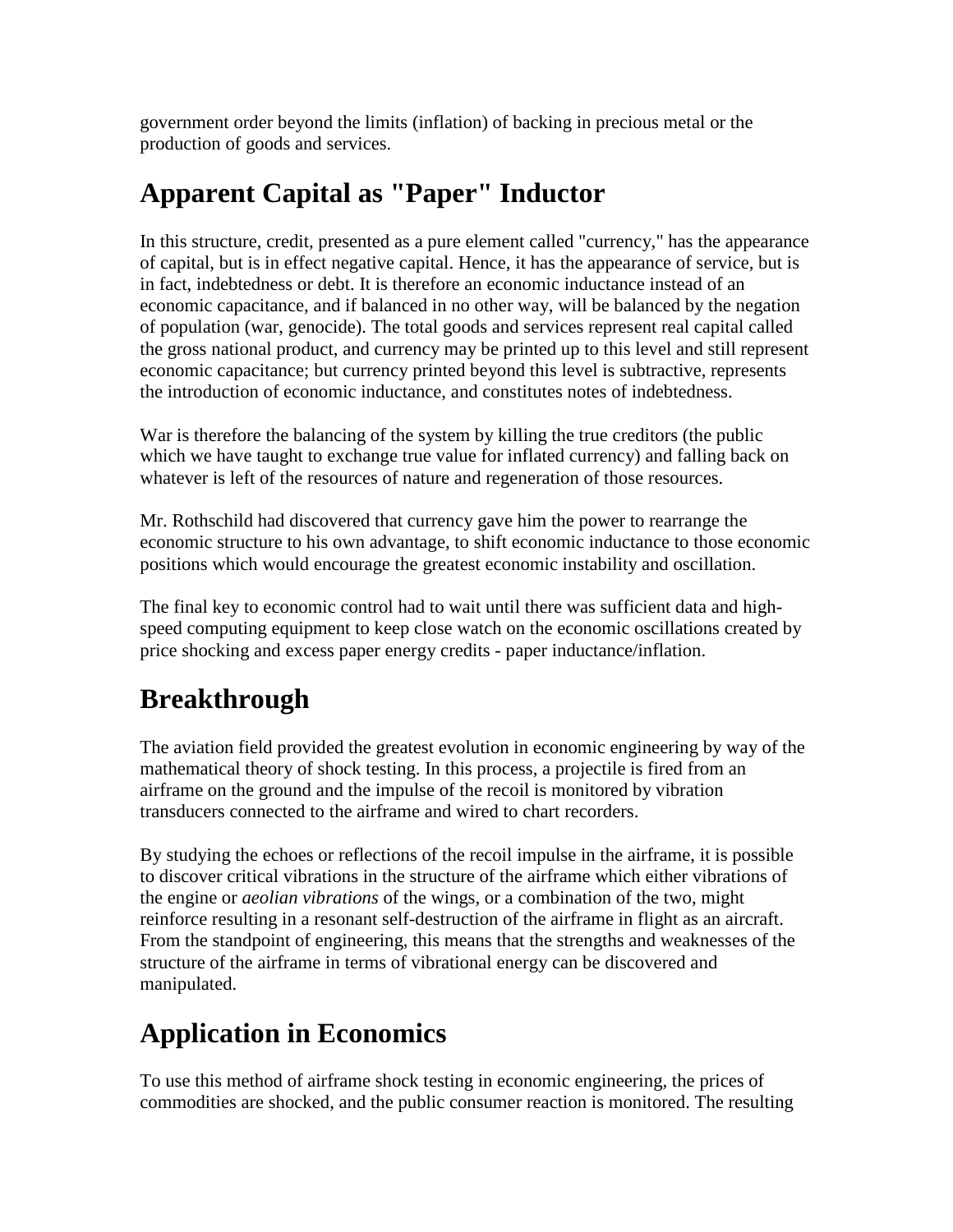echoes of the economic shock are interpreted theoretically by computers and the psychoeconomic structure of the economy is thus discovered. It is by this process that *partial differential and difference matrices* are discovered that define the family household and make possible its evaluation as an economic industry (dissipative consumer structure).

Then the response of the household to future shocks can be predicted and manipulated, and society becomes a well-regulated animal with its reins under the control of a sophisticated computer-regulated social energy bookkeeping system.

Eventually every individual element of the structure comes under computer control through a knowledge of personal preferences, such knowledge guaranteed by computer association of consumer preferences (universal product code, UPC; zebra-striped pricing codes on packages) with identified consumers (identified via association with the use of a credit card and later a permanent "tattooed" body number invisible under normal ambient illumination).

## **Summary**

Economics is only a social extension of a natural energy system. It, also, has its three passive components. Because of the distribution of wealth and the lack of communication and lack of data, this field has been the last energy field for which a knowledge of these three passive components has been developed.

Since energy is the key to all activity on the face of the earth, it follows that in order to attain a monopoly of energy, raw materials, goods, and services and to establixh a world system of slave labor, it is necessary to have a first strike capability in the field of economics. In order to maintain our position, it is necessary that we have absolute first knowledge of the science of control over all economic factors and the first experience at engineering the world economy.

In order to achieve such sovereignty, we must at least achieve this one end: that the public will not make either the logical or mathematical connection between economics and the other energy sciences or learn to apply such knowledge.

This is becoming increasingly difficult to control because more and more businesses are making demands upon their computer programmers to create and apply mathematical models for the management of those businesses.

It is only a matter of time before the new breed of private programmer/economists will catch on to the far reaching implications of the work begun at Harvard in 1948. The speed with which they can communicate their warning to the public will largely depend upon how effective we have been at controlling the media, subverting education, and keeping the public distracted with matters of no real importance.

## **The Economic Model**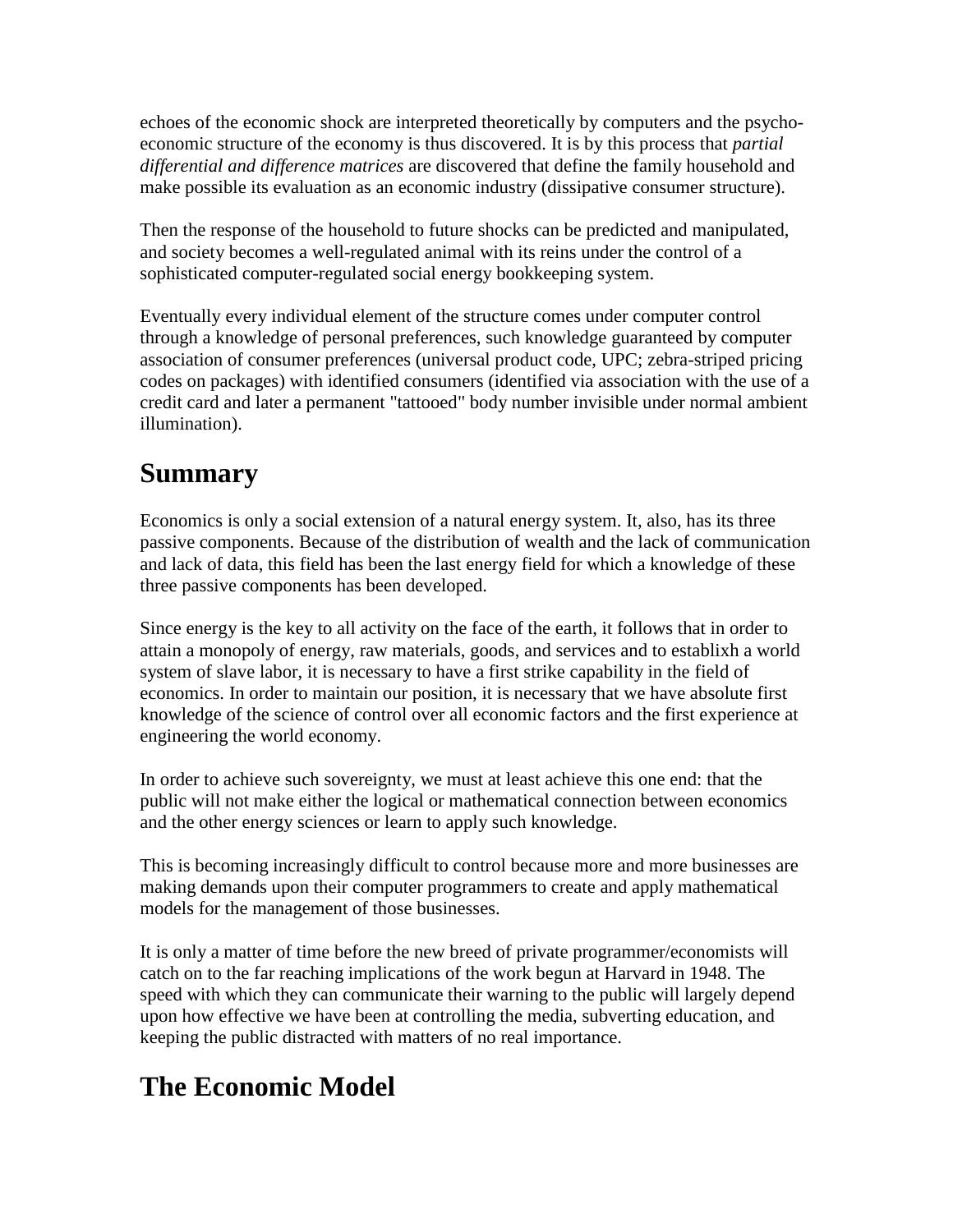Economics, as a social energy science has as a first objective the description of the complex way in which any given unit of resources is used to satisfy some economic want. (Leontief Matrix). This first objective, when it is extended to get the most product from the least or limited resources, comprises that objective of general military and industrial logistics known as Operations Research. (See simplex method of linear programming.)

The *Harvard Economic Research Project* (1948-) was an extension of World War II *Operations Research*. Its purpose was to discover the science of controlling an economy: at first the American economy, and then the world economy. It was felt that with sufficient mathematical foundation and data, it would be nearly as easy to predict and control the trend of an economy as to predict and control the trajectory of a projectile. Such has proven to be the case. Moreover, the economy has been transformed into a guided missile on target.

The immediate aim of the Harvard project was to discover the economic structure, what forces change that structure, how the behavior of the structure can be predicted, and how it can be manipulated. What was needed was a well-organized knowledge of the mathematical structures and interrelationships of investment, production, distribution, and consumption.

To make a short story of it all, it was discovered that an economy obeyed the same laws as electricity and that all of the mathematical theory and practical and computer knowhow developed for the electronic field could be directly applied in the study of economics. This discovery was not openly declared, and its more subtle implications were and are kept a closely guarded secret, for example that in an economic model, human life is measured in dollars, and that the electric spark generated when opening a switch connected to an active inductor is mathematically analogous to the initiation of war.

The greatest hurdle which theoretical economists faced was the accurate description of the household as an industry. This is a challenge because consumer purchases are a matter of choice which in turn is influenced by income, price, and other economic factors.

This hurdle was cleared in an indirect and statistically approximate way by an application of shock testing to determine the current characteristics, called current technical coefficients, of a household industry

Finally, because problems in theoretical electronics can be translated very easily into problems of theoretical electronics, and the solution translated back again, it follows that only a book of language translation and concept definition needed to be written for economics. The remainder could be gotten from standard works on mathematics and electronics. This makes the publication of books on advanced economics unnecessary, and greatly simplifies project security.

## **Industrial Diagrams**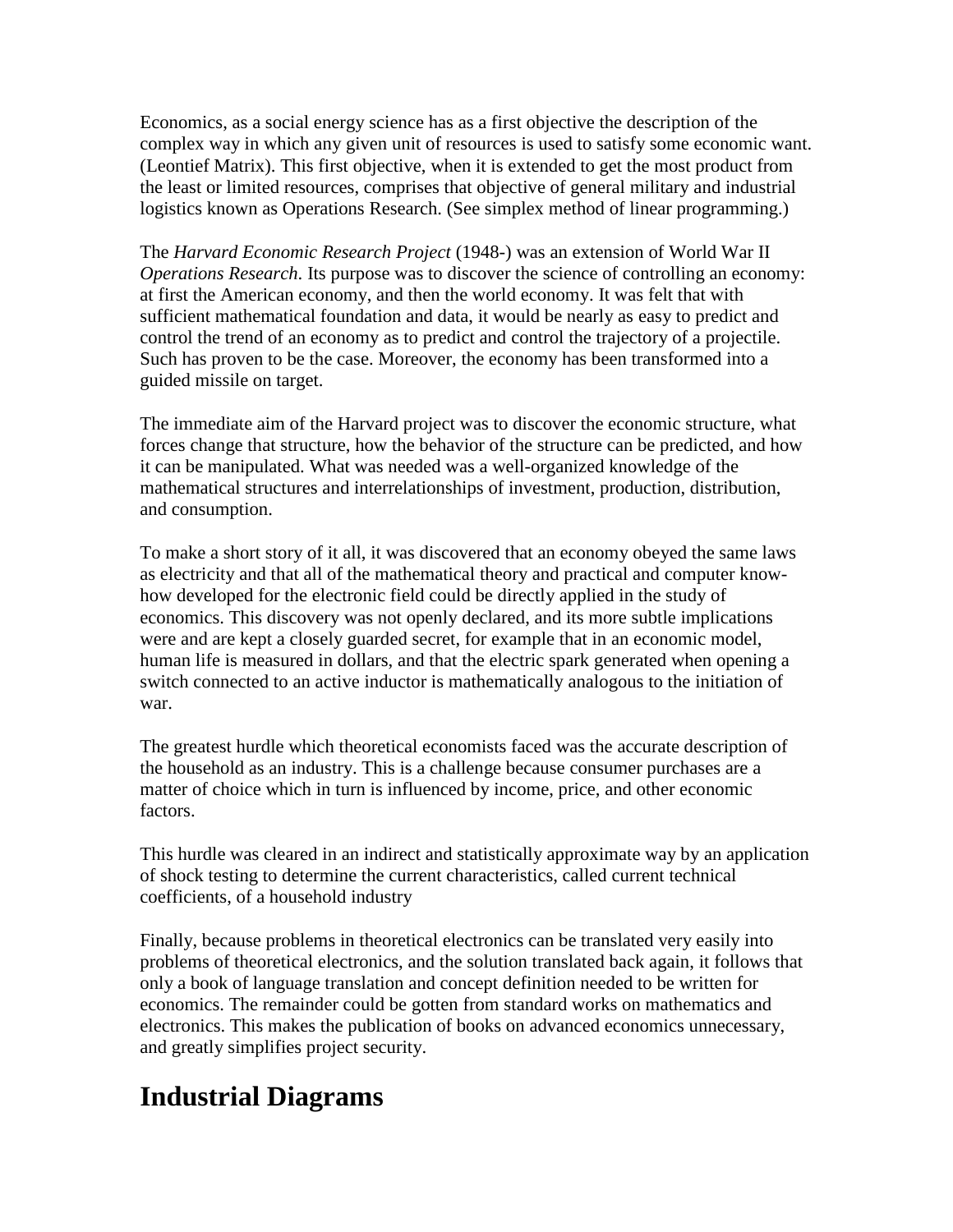An ideal industry is defined as a device which receives value from other industries in several forms and converts them into one specific product for sales and distribution to other industries. It has several inputs and one output. What the public normally thinks of as one industry is really an industrial complex, where several industries under one roof produce one or more products.

A pure (single output) industry can be represented oversimply by a circuit block as follows:



The flow of product from industry #1 (supply) to industry #2 (demand) is denoted by  $1_{12}$ . The total flow out of industry "K" is denoted by  $I_k$  (sales, etc.).

A three industry network can be diagrammed as follows:



A node is a symbol of collection and distribution of flow. Node #3 receives from industry #3 and distributes to industries #1 and #3. If industry #3 manufactures chairs, then a flow from industry #3 back to industry #3 simply indicates that industry #3 is using part of its own output product, for example, as office furniture. Therefore the flow may be summarized by the equations: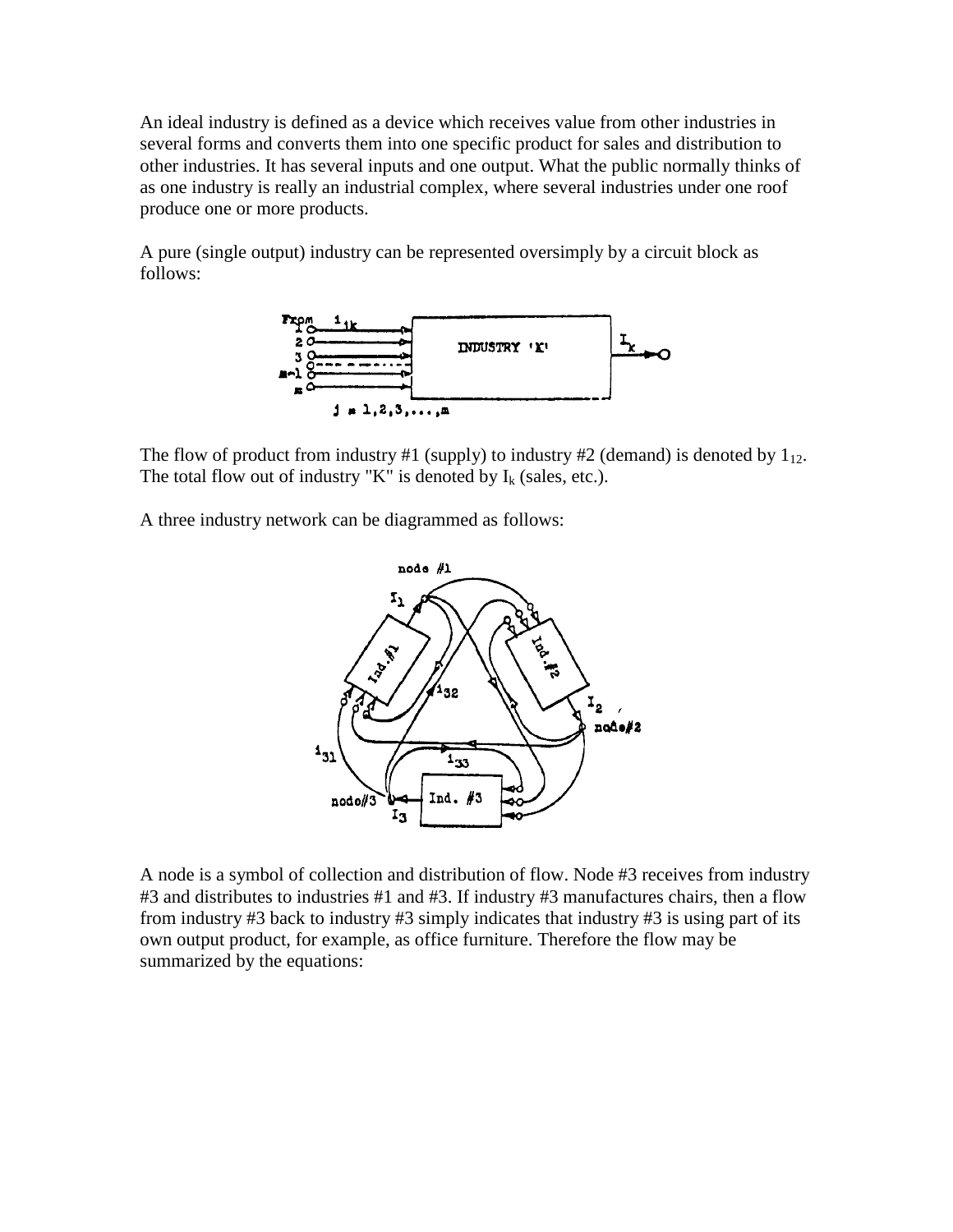Node  $\beta_1$ :  $I_1 = 1_{11} + 1_{12} + 1_{13} = \sum 1_{1k}$ Node #2 :  $I_2 = 1_{21} + 1_{22} + 1_{23} = \sum_{2k} 1_{2k}$ <br>Node #3 :  $I_3 = 1_{31} + 1_{32} + 1_{33} = \sum_{k} 1_{3k}$ where  $\sum$  denotes  $\sum_{k=1}^{k=3}$ 

## **Three Industrial Classes**

Industries fall into three categories or classes by type of output:

- 1. Class #1 Capital (resources)
- 2. Class #2 Goods (commodities or use dissipative)
- 3. Class #3 Services (action of population)
- Class #1 industries exist at three levels:
	- 1. Nature sources of energy and raw materials.
	- 2. Government printing of currency equal to the gross national product (GNP), and extension of currency in excess of GNP.
	- 3. Banking loaning of money for interest, and extension (inflation/counterfeiting) of economic value through the deposit loan accounts.
- Class #2 industries exist as producers of tangible or consumer (dissipated) products. This sort of activity is usually recognized and labeled by the public as "industry."
- Class #3 industries are those which have service rather than a tangible product as their output. These industries are called (1) households, and (2) governments. Their output is human activity of a mechanical sort, and their basis is population.

## **Aggregation**

The whole economic system can be represented by a three-industry model if one allows the names of the outputs to be (1) capital, (2) goods, and (3) services. The problem with this representation is that it would not show the influence, say, the textile industry on the ferrous metal industry. This is because both the textile industry and the ferrous metal industry would be contained within a single classification called the "goods industry" and by this process of combining or aggregating these two industries under one system block they would lose their economic individuality.

## **The E-Model**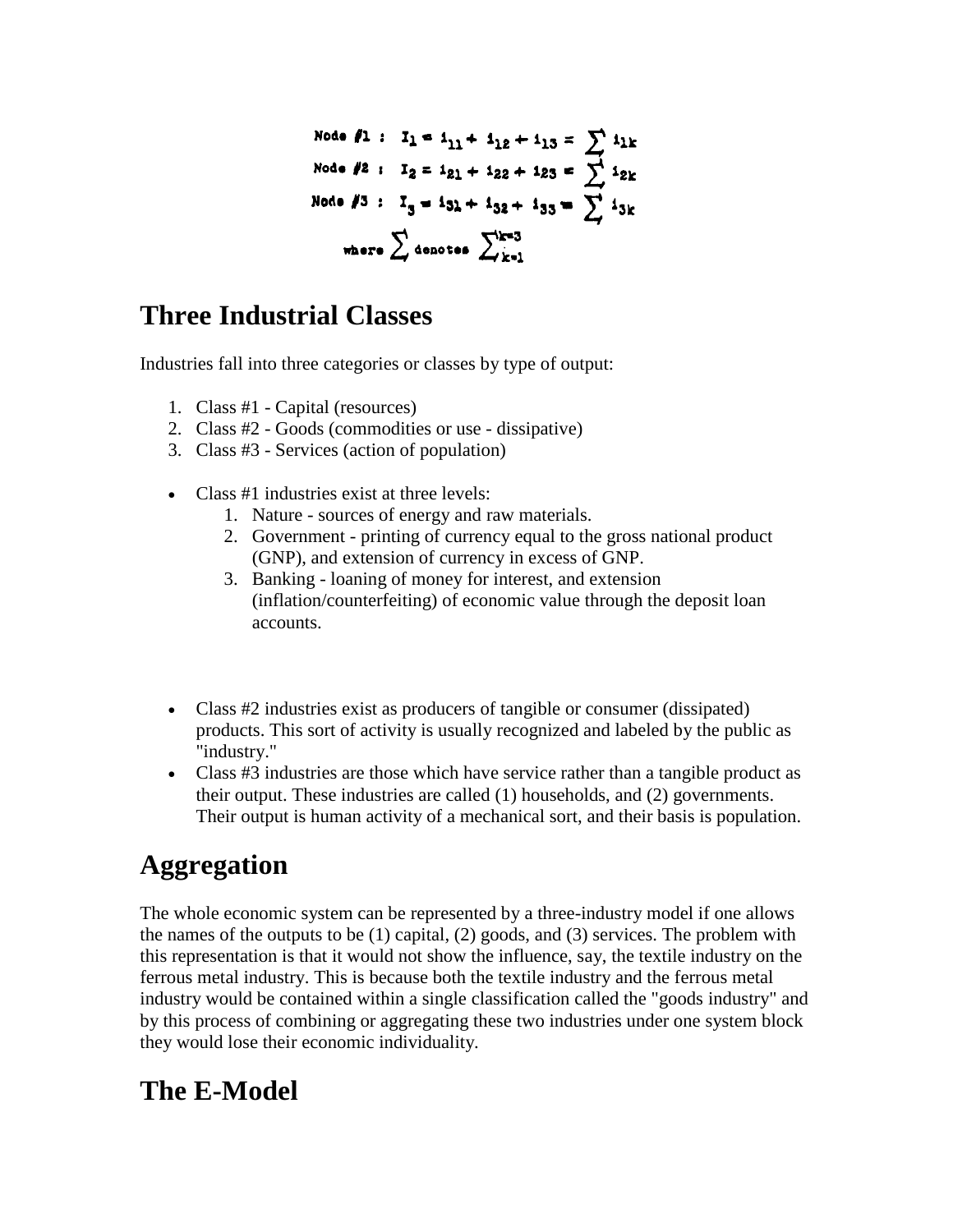A national economy consists of simultaneous flows of production, distribution, consumption, and investment. If all of these elements including labor and human functions are assigned a numerical value in like units of measure, say, 1939 dollars, then this flow can be further represented by a current flow in an electronic circuit, and its behavior can be predicted and manipulated with useful precision.

*The three ideal passive energy components of electronics, the capacitor, the resistor, and the inductor correspond to the three ideal passive energy components of economics called the pure industries of capital, goods, and services, respectively.*

- Economic capacitance represents the storage of capital in one form or another.
- Economic conductance represents the level of conductance of materials for the production of goods.
- Economic inductance represents the inertia of economic value in motion. This is a population phenomenon known as services.

## **Economic Inductance**

An electrical inductor (e.g., a coil or wire) has an electric current as its primary phenomenon and a magnetic field as its secondary phenomenon (inertia). Corresponding to this, an economic inductor has a flow of economic value as its primary phenomenon and a population field as its secondary field phenomenon of inertia. When the flow of economic value (e.g., money) diminishes, the human population field collapses in order to keep the economic value (money) flowing (extreme case - war).

This public inertia is a result of consumer buying habits, expected standard of living, etc., and is generally a phenomenon of self-preservation.

## **Inductive Factors to Consider**

- 1. Population
- 2. Magnitude of the economic activities of the government
- 3. The method of financing these government activities (See *Peter-Paul Principle* inflation of the currency.)

## **Translation**

(a few examples will be given.)

- Charge: coulombs; dollars (1939).
- Flow/Current: amperes (coulombs per second); dollars of flow per year.
- Motivating Force: volts; dollars (output) demand.
- Conductance: amperes per volt; dollars of flow per year per dollar demand.
- Capacitance: coulombs per volt; dollars of production inventory/stock per dollar demand.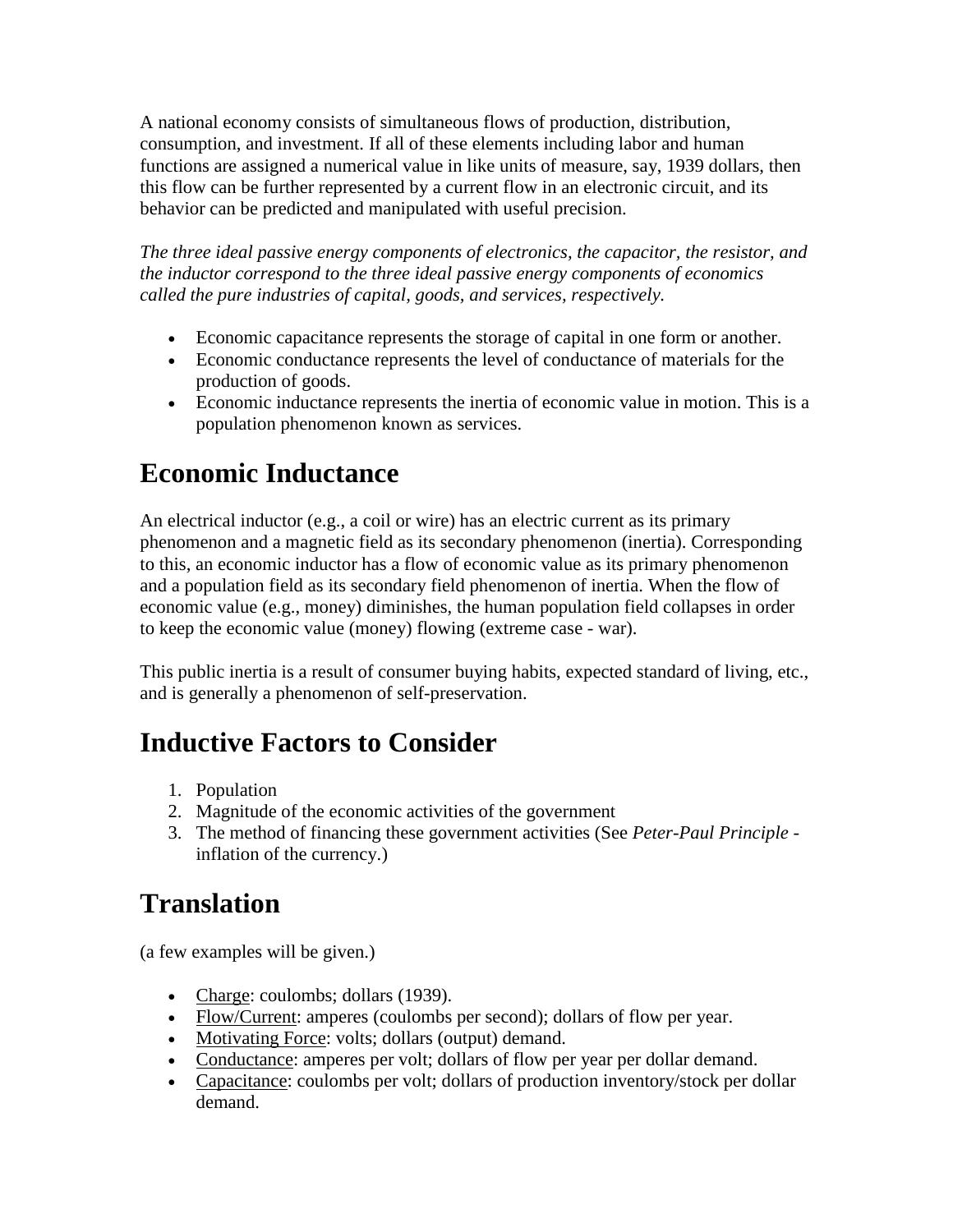## **Time Flow Relationships and Self-Destructive Oscillations**

An ideal industry may be symbolized electronically in various ways. The simplest way is to represent a demand by a voltage and a supply by a current. When this is done, the relationship between the two becomes what is called an admittance, which can result from three economic factors: (1) foresight flow, (2) present flow, and (3) hindsight flow.

1. *Foresight flow* is the result of that property of living entities to cause energy (food) to be stored for a period of low energy (e.g., a winter season). It consists of demands made upon an economic system for that period of low energy (winter season).

In a production industry it takes several forms, one of which is known as production stock or inventory. In electronic symbology this specific industry demand (a pure capital industry) is represented by capacitance and the stock or resource is represented by a stored charge. Satisfaction of an industry demand suffers a lag because of the loading effect of inventory priorities.

- 2. *Present flow* ideally involves no delays. It is, so to speak, input today for output today, a "hand to mouth" flow. In electronic symbology, this specific industry demand (a pure us industry) is represented by a conductance which is then a simple economic valve (a dissipative element).
- 3. *Hindsight flow* is known as habit or inertia. In electronics this phenomenon is the characteristic of an inductor (economic analog  $=$  a pure service industry) in which a current flow (economic analog = flow of money) creates a magnetic field (economic analog  $=$  active human population) which, if the current (money flow) begins to diminish, collapse (war) to maintain the current (flow of money energy).

Other large alternatives to war as economic inductors or economic flywheels are an open-ended social welfare program, or an enormous (but fruitful) open-ended space program.

The problem with stabilizing the economic system is that there is too much demand on account of (1) too much greed and (2) too much population.

This creates excessive economic inductance which can only be balanced with economic capacitance (true resources or value - e.g., in goods or services).

The social welfare program is nothing more than an open-ended credit balance system which creates a false capital industry to give nonproductive people a roof over their heads and food in their stomachs. This can be useful, however, because the recipients become state property in return for the "gift," a standing army for the elite. For he who pays the piper picks the tune.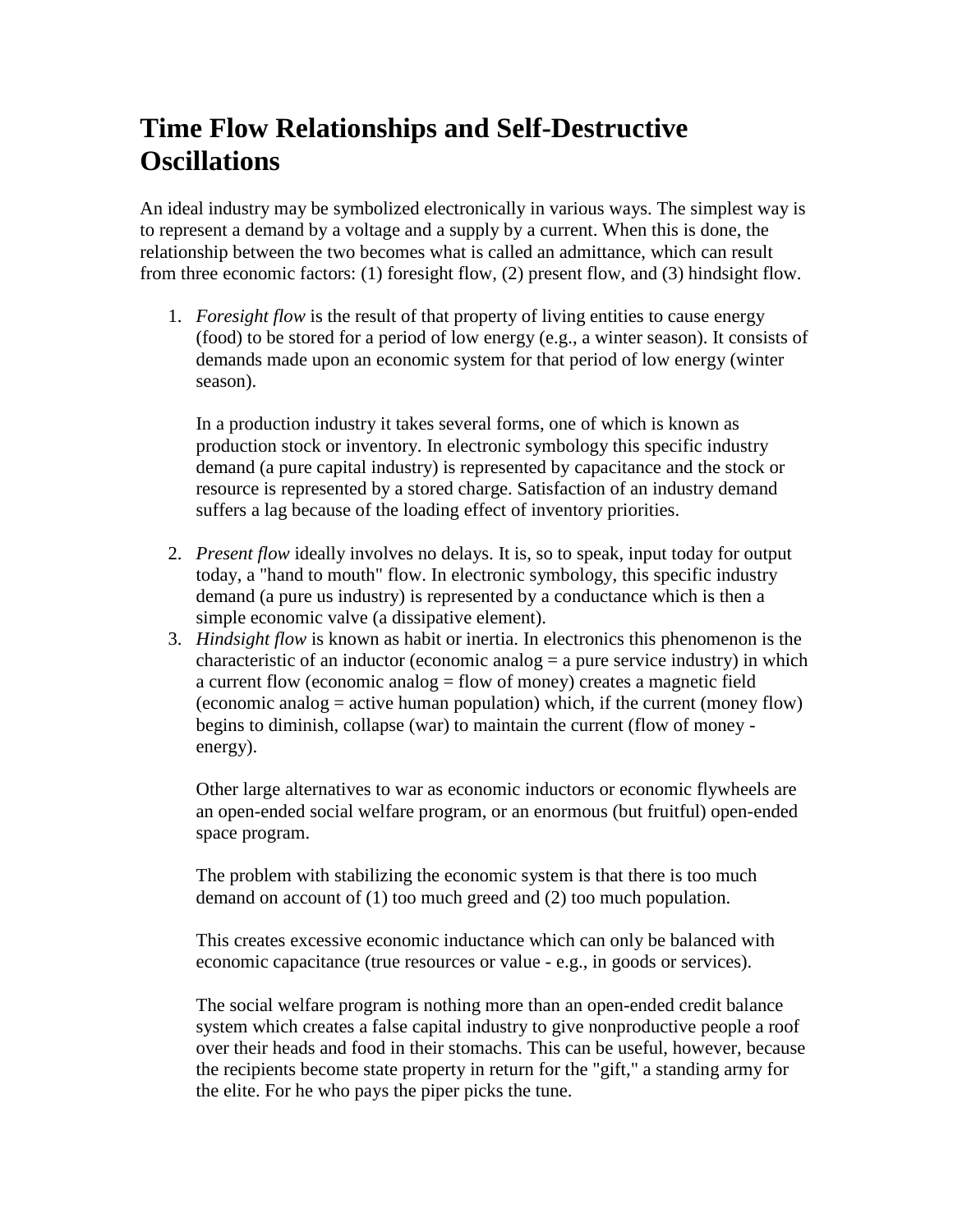Those who get hooked on the economic drug, must go to the elite for a fix. In this, the method of introducing large amounts of stabilizing capacitance is by borrowing on the future "credit" of the world. This is a fourth law of motion onset, and consists of performing an action and leaving the system before the reflected reaction returns to the point of action - a delayed reaction.

The means of surviving the reaction is by changing the system before the reaction can return. By this means, politicians become more popular in their own time and the public pays later. In fact, the measure of such a politician is the delay time.

The same thing is achieved by a government by printing money beyond the limit of the gross national product, and economic process called *inflation*. This puts a large quantity of money into the hands of the public and maintains a balance against their greed, creates a false self-confidence in them and, for awhile, stays the wolf from the door.

They must eventually resort to war to balance the account, because war ultimately is merely the act of destroying the creditor, and the politicians are the publicly hired hit men that justify the act to keep the responsibility and blood off the public conscience. (See section on consent factors and social-economic structuring.)

If the people really cared about their fellow man, they would control their appetites (greed, procreation, etc.) so that they would not have to operate on a credit or welfare social system which steals from the worker to satisfy the bum.

Since most of the general public will not exercise restraint, there are only two alternatives to reduce the economic inductance of the system.

- 1. Let the populace bludgeon each other to death in war, which will only result in a total destruction of the living earth.
- 2. Take control of the world by the use of economic "silent weapons" in a form of "quiet warfare" and reduce the economic inductance of the world to a safe level by a process of benevolent slavery and genocide.

The latter option has been taken as the obviously better option. At this point it should be crystal clear to the reader why absolute secrecy about the silent weapons is necessary. The general public refuses to improve its own mentality and its faith in its fellow man. It has become a herd of proliferating barbarians, and, so to speak, a blight upon the face of the earth.

They do not care enough about economic science to learn why they have not been able to avoid war despite religious morality, and their religious or self-gratifying refusal to deal with earthly problems renders the solution of the earthly problem unreachable to them.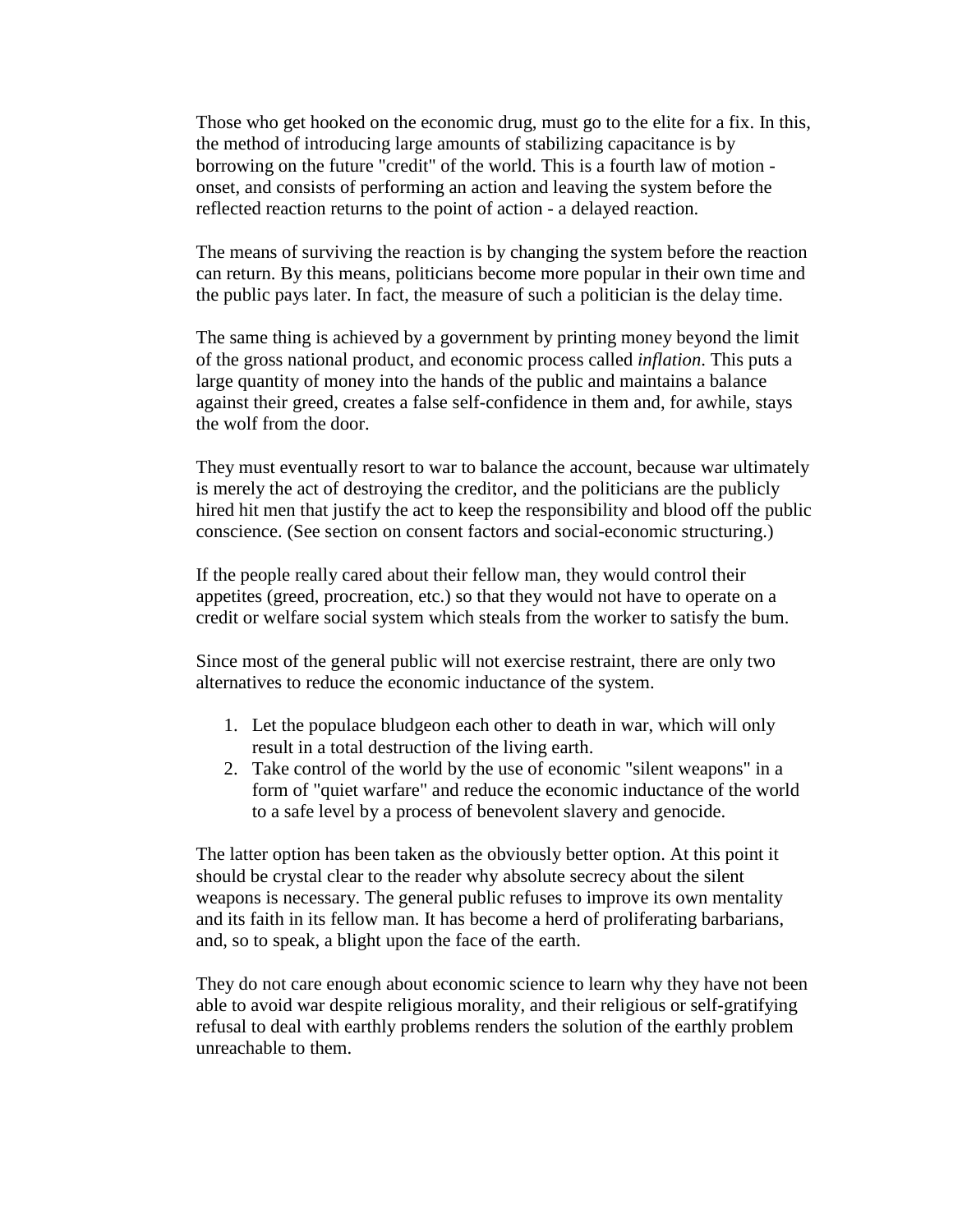It is left to those few who are truly willing to think and survive as the fittest to survive, to solve the problem for themselves as the few who really care. Otherwise, exposure of the silent weapon would destroy our only hope of preserving the seed of the future true humanity.

### **Industry Equivalent Circuits**

1. The industry 'Q' can be given a block symbol as follows:



Block Diagram of Industry 'Q".

Terminals #1 through #m are connected directly to the outputs of industries #1 and #m, respectively.

The equivalent circuit of industry 'Q' is given as follows:



1. Characteristics: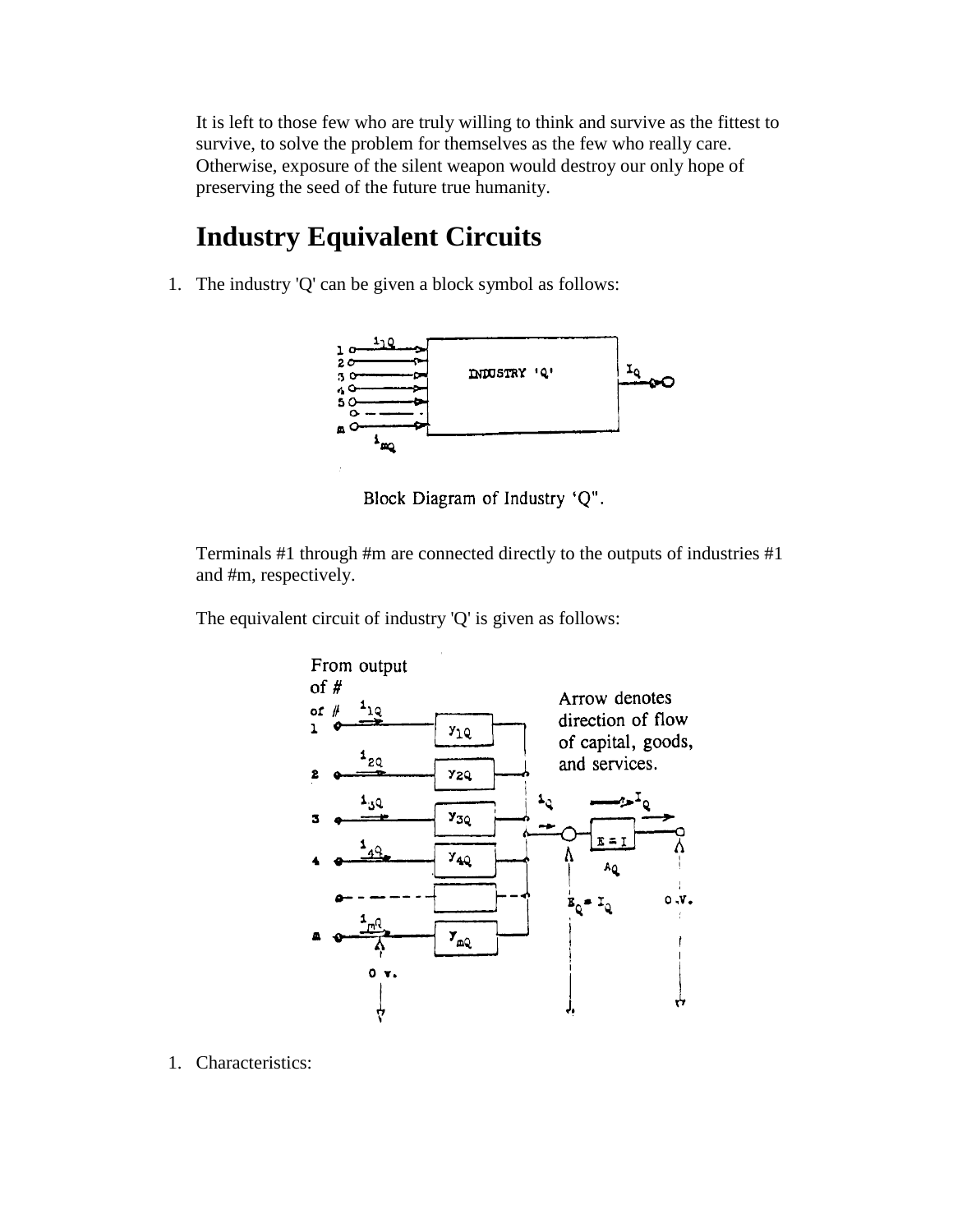All inputs are at zero volts.

A - Amplifier - causes output current  $I_Q$  to be represented by a voltage  $E_Q$ . Amplifier delivers sufficient current at  $E_Q$  to drive all loads  $Y_{10}$  through  $Y_{mq}$  and sink all currents  $i_{1Q}$  through  $i_{mQ}$ .

The unit transconductance amplifier  $A<sub>Q</sub>$  is constructed as follows:



\* Arrow denotes the direction of the flow of capital, goods, and services. The total demand is given as  $E_Q$ , where  $E_Q = I_Q$ .



#### \* - to other industries

1. The coupling network  $Y_{PQ}$  symbolizes the demand which industry Q makes on industry P. the connective admittance  $Y_{PQ}$  is called the 'technical coefficient' of the industry Q stating the demand of industry Q, called the industry of use, for the output in capital, goods, or services of industry P called the industry of origin.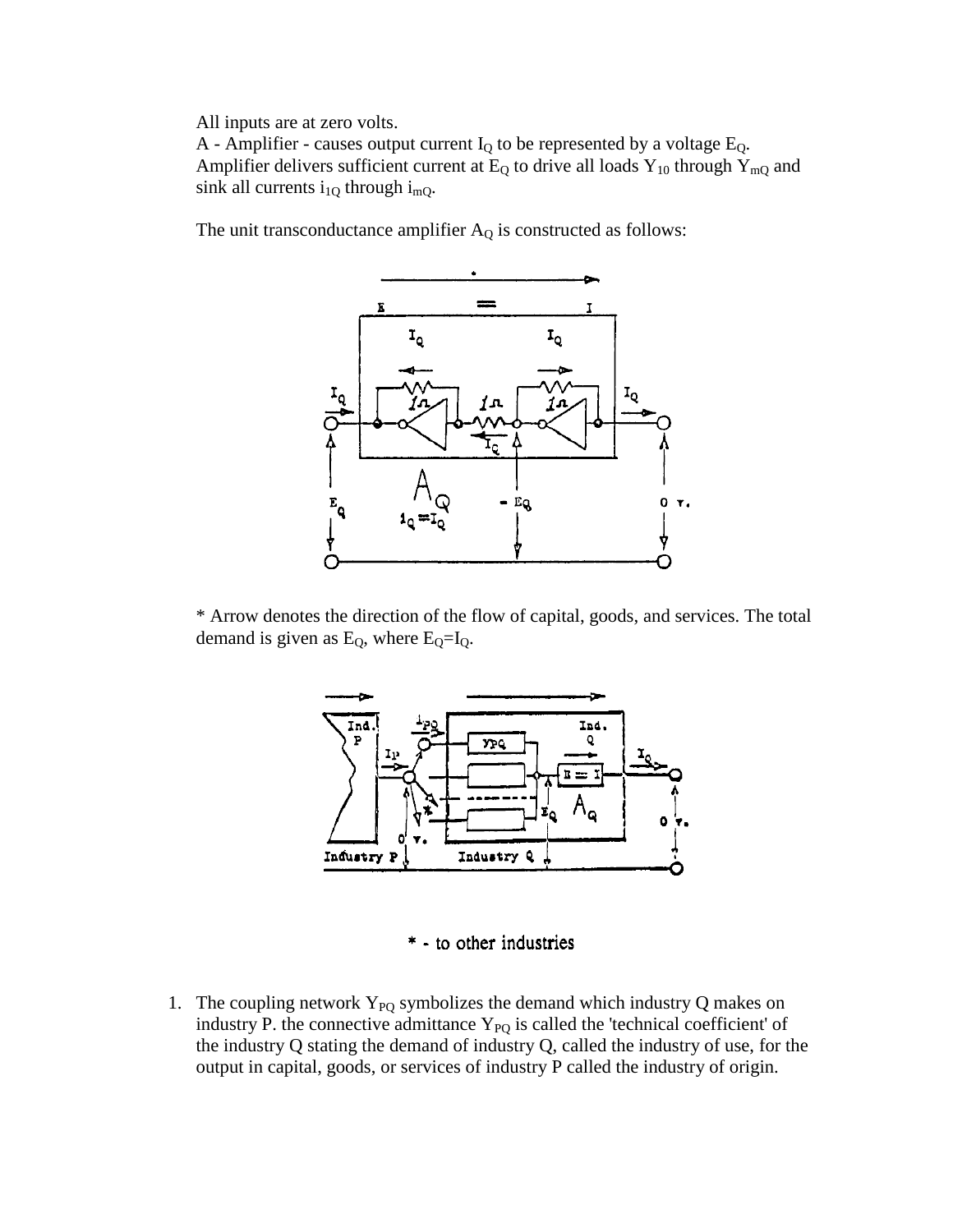The flow of commodities from industry P to industry Q is given by  $i_{PQ}$  evaluated by the formula:

$$
i_{PQ} = Y_{PQ}^* E_Q.
$$

When the admittance  $Y_{PQ}$  is a simple conductance, this formula takes on the common appearance of Ohm's Law,

$$
i_{PQ} = g_{PQ}^* I_Q.
$$

The interconnection of a three industry system can be diagrammed as follows. The blocks of the industry diagram can be opened up revealing the technical coefficients, and a much simpler format. The equations of flow are given as follows:

$$
I_1 = 1_{11} + 1_{12} + 1_{13} + 1_{10} = \sum 1_{1k} + 1_{10}
$$
  
\n
$$
I_2 = 1_{21} + 1_{22} + 1_{23} + 1_{20} = \sum 1_{2k} + 1_{20}
$$
  
\n
$$
I_3 = 1_{31} + 1_{32} + 1_{33} + 1_{30} = \sum 1_{3k} + 1_{30}
$$

### **Stages of Schematic Simplification**

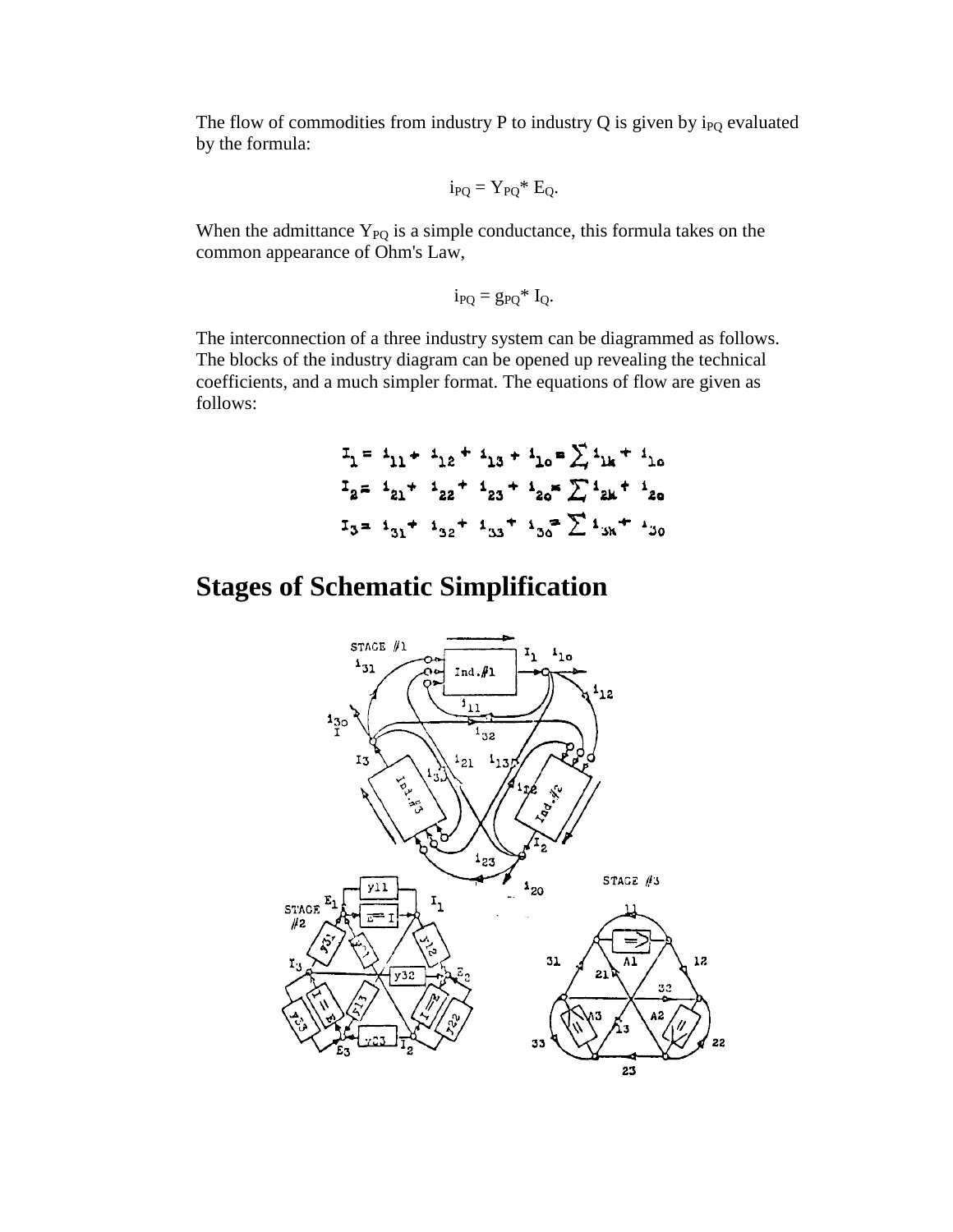### **Generalization**

All of this may now be summarized.

Let  $I_i$  represent the output of industry j, and

- $\circ$  i<sub>jk</sub>, the amount of the product of industry j absorbed annually by industry k, and
- $\circ$  i<sub>jo</sub>, the amount of the same product j made available for 'outside' use. Then o



Substituting the technical coefficiences,  $y_{jk}$ 

$$
i_{jk} = y_{jk} I_k
$$
  
\n
$$
I_j = \sum_{k=1}^{k+m} i_{jk} + i_{j0} = \sum_{k=1}^{k+m} y_{jk} I_k + i_{j0}
$$
  
\n
$$
\begin{aligned}\n\text{Leontier} \\
\text{Matrix for} \\
j = 1, 2, 3, \dots, m\n\end{aligned}\n\left.\begin{aligned}\nI_j = \sum_{k=1}^{k+m} y_{jk} I_k = 1 \\
I_j = \sum_{k=1}^{k+m} y_{jk} I_k = 1 \\
I_k = 1\n\end{aligned}\right\}
$$
\nLet  $I_k$  at the output of inductor  $\text{Inducty } k$  be represented by a demand voltage  $\mathbb{E}_k$  at the amplitude  $\mathbf{I}_{jk} = \mathbf{I}_{jk}$ .

which is the general equation of every admittance in the industry circuit.

#### **Final Bill of Goods**

$$
\sum_{j=1}^{j+m} i_{j0} = i_{10} + i_{20} + i_{30} + \cdots + i_{m0} \text{ is called}
$$

is called the final bill of goods or the bill of final demand, and is zero when the system can be closed by the evaluation of the technical coefficients of the 'nonproductive' industries, government and households. Households may be regarded as a productive industry with labor as its output product.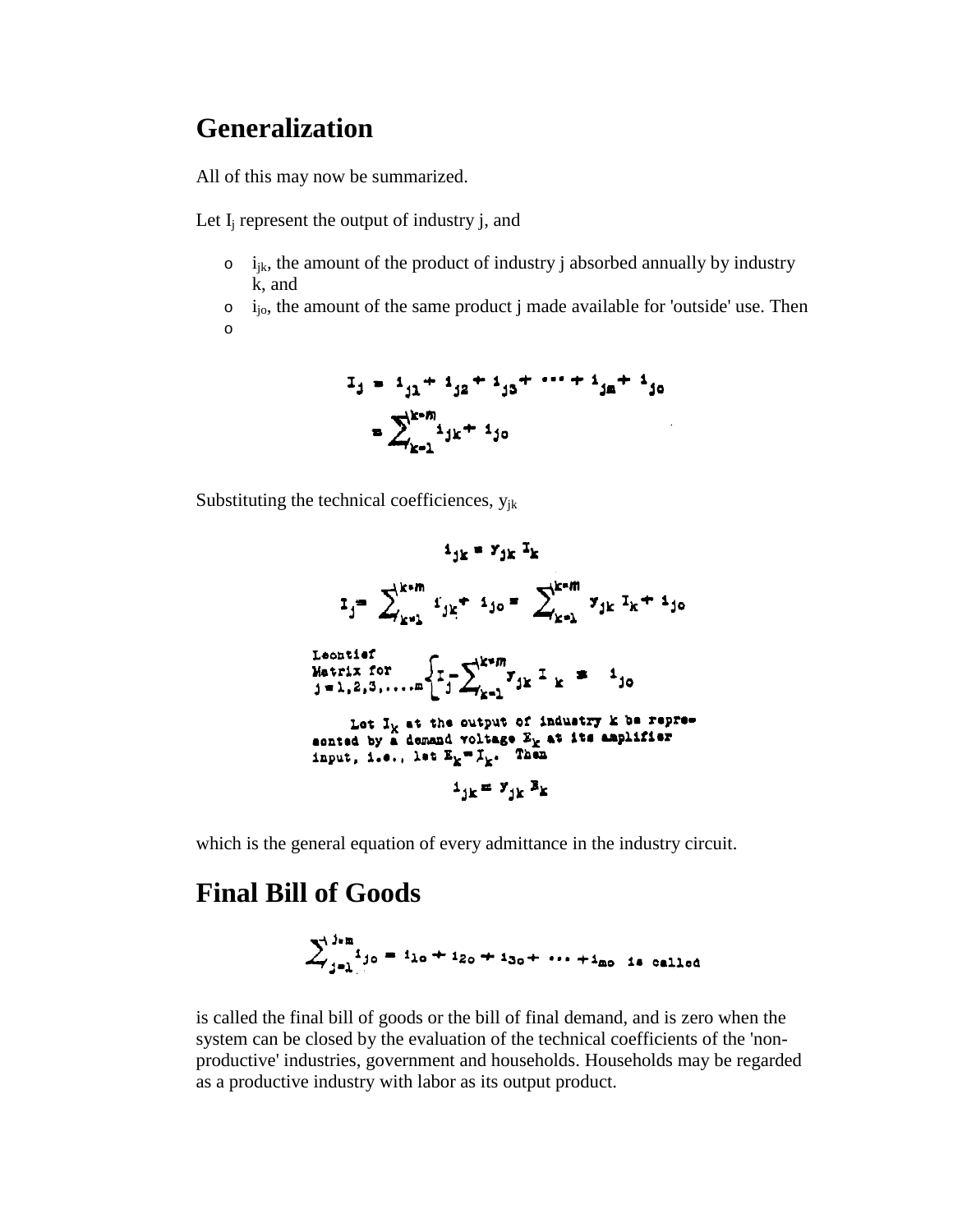## **The Technical Coefficients**

The quantities  $y_{jk}$  are called the technical coefficients of the industrial system. They are admittances and can consist of any combination of three passive parameters, conductance, capacitance, and inductance. Diodes are used to make the flow unidirectional and point against the flow.

- $g_{ik}$  = economic conductance, absorption coefficient
- $y_{jk}$  = economic capacitance, capital coefficient
- $\overrightarrow{L}_{jk}$  = economic inductance, human activity coefficient

## **Types of Admittances**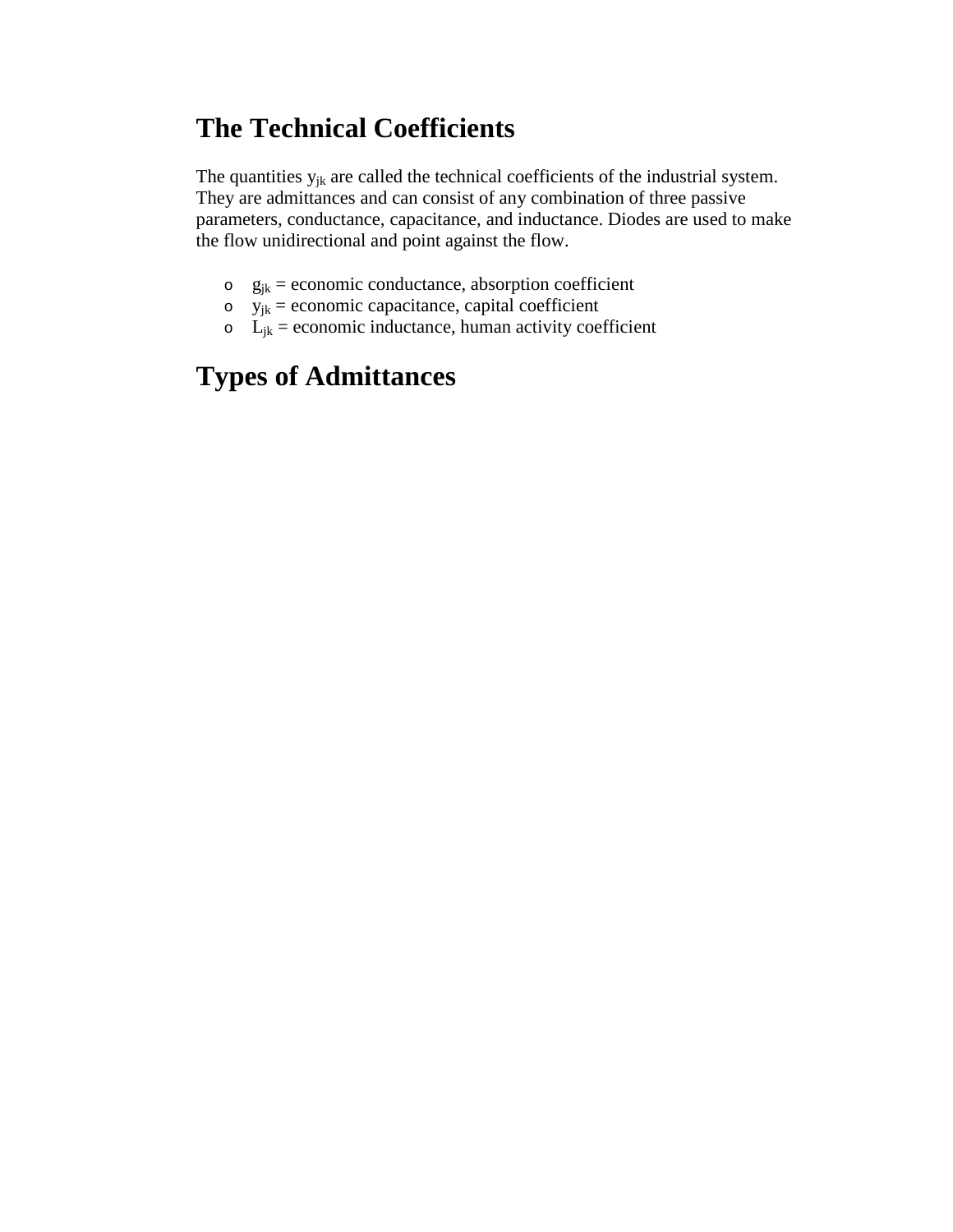

### **The Household Industry**

1. The industries of finance (banking), manufacturing, and government, real counterparts of the pure industries of capital, goods, and services, are easily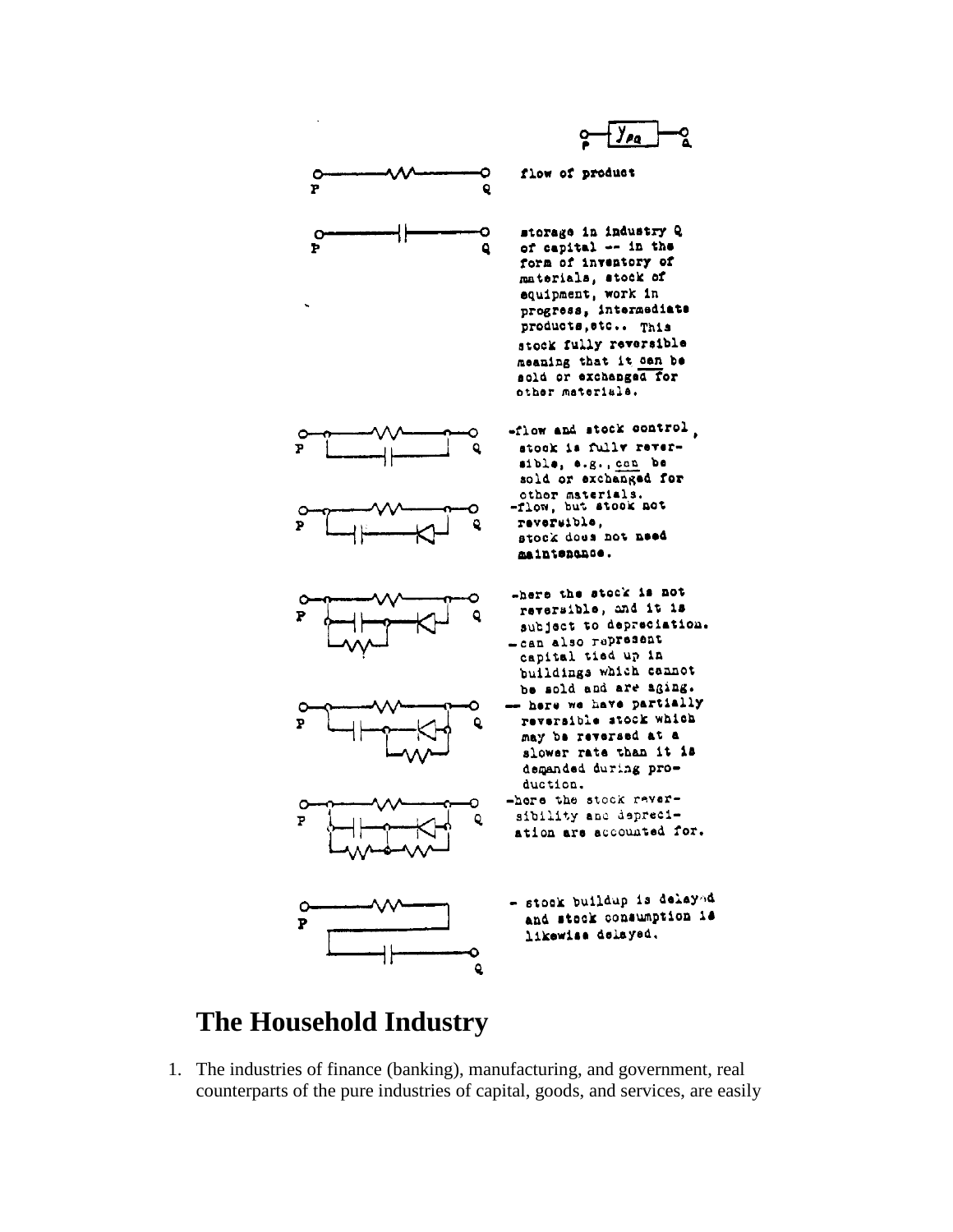defined because they are generally logically structured. Because of this their processes can be described mathematically and their technical coefficients can be easily deduced. This, however, is not the case with the service industry known as the household industry.

### **Household Models**

When the industry flow diagram is represented by a 2-block system of households on the right and all other industries on the left, the following results:



(labor, etc.)

The arrows from left to right labeled A, B, C, etc., denote flow of economic value from the industries in the left hand block to the industry in the right hand block called 'households'. These may be thought of as the monthly consumer flows of the following commodities. A - alcoholic beverages, B - beef,  $C$  - coffee, ..., U - unknown, etc. . .

The problem which a theoretical economist faces is that the consumer preferences of any household is not easily predictable and the technical coefficients of any one household tend to be a nonlinear, very complex, and variable function of income, prices, etc.

Computer information derived from the use of the universal product code in conjuction with credit-card purchase as an individual household identifier could change this state of affairs, but the U.P.C. method is not yet available on a national or even a significant regional scale. To compensate for this data deficiency, an alternate indirect approach of analysis has been adopted known as economic shock testing. This method, widely used in the aircraft manufacturing industry, develops an aggregate statistical sort of data.

Applied to economics, this means that all of the households in one region or in the whole nation are studied as a group or class rather than individually, and the mass behavior rather than the individual behavior is used to discover useful estimates of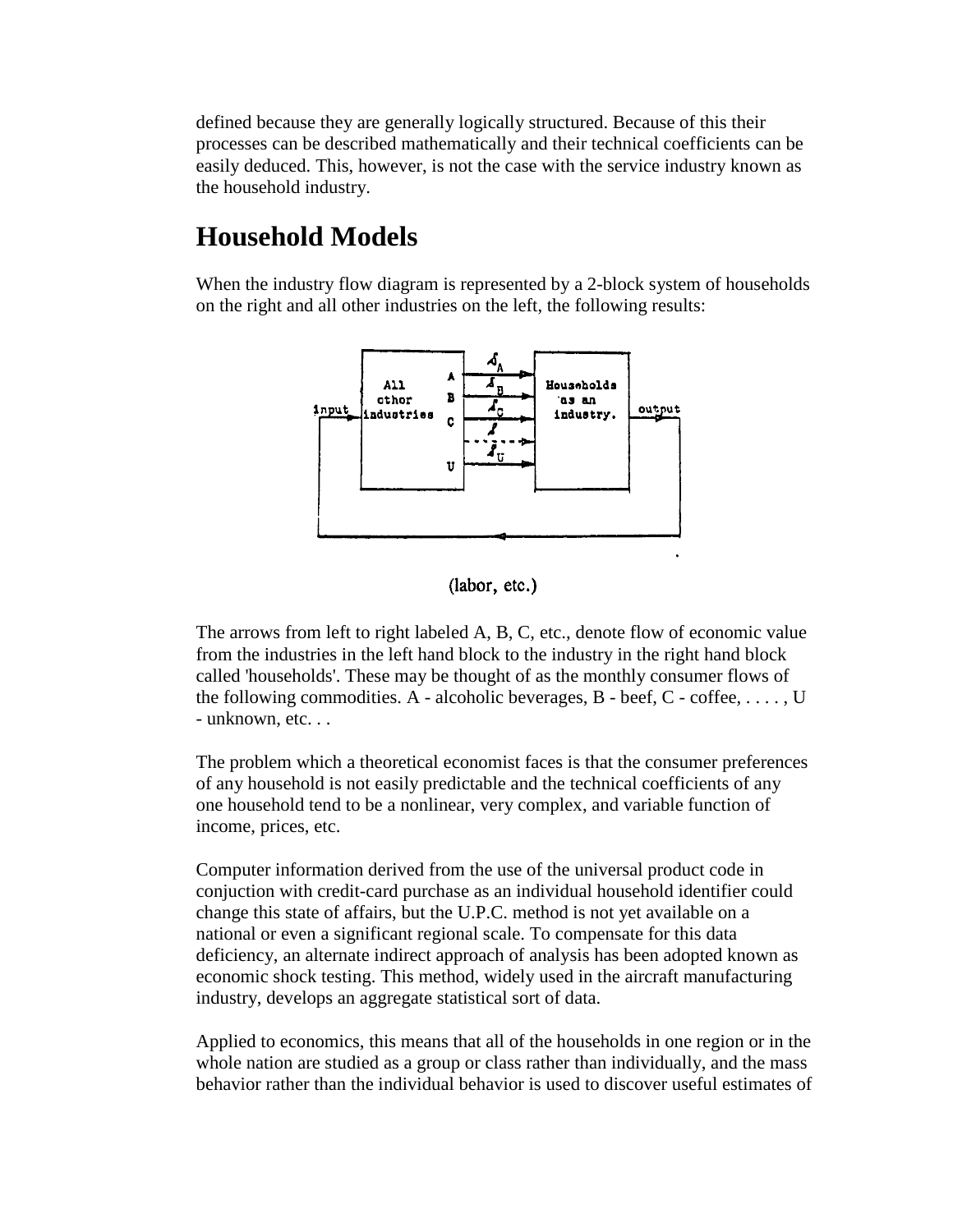the technical coefficients governing the economic structure of the hypothetical single-household industry.

Notice in the industry flow diagram that the values for the flows A, B, C, etc. are accessible to measurement in terms of selling prices and total sales of commodities.

One method of evaluating the technical coefficients of the household industry depends upon shocking the prices of a commodity and noting the changes in the sales of all of the commodities.

### **Economic Shock Testing**

In recent times, the application of *Operations Research* to the study of the public economy has been obvious for anyone who understands the principles of shock testing.

In the shock testing of an aircraft airframe, the recoil impulse of firing a gun mounted on that airframe causes shock waves in that structure which tell aviation engineers the conditions under which some parts of the airplane or the whole airplane or its wings will start to vibrate or flutter like a guitar string, a flute reed, or a tuning fork, and disintegrate or fall apart in flight.

Economic engineers achieve the same result in studying the behavior of the economy and the consumer public by carefully selecting a staple commodity such as beef, coffee, gasoline, or sugar, and then causing a sudden change or shock in its price or availability, thus kicking everybody's budget and buying habits out of shape.

They then observe the shock waves which result by monitoring the changes in advertising, prices, and sales of that and other commodities.

The objective of such studies is to acquire the know-how to set the public economy into a predictable state of motion or change, even a controlled selfdestructive state of motion which will convince the public that certain "expert" people should take control of the money system and reestablish security (rather than liberty and justice) for all. When the subject citizens are rendered unable to control their financial affairs, they, of course, become totally enslaved, a source of cheap labor.

Not only the prices of commodities, but also the availability of labor can be used as the means of shock testing. Labor strikes deliver excellent tests shocks to an economy, especially in the critical service areas of trucking (transportation), communication, public utilities (energy, water, garbage collection), etc.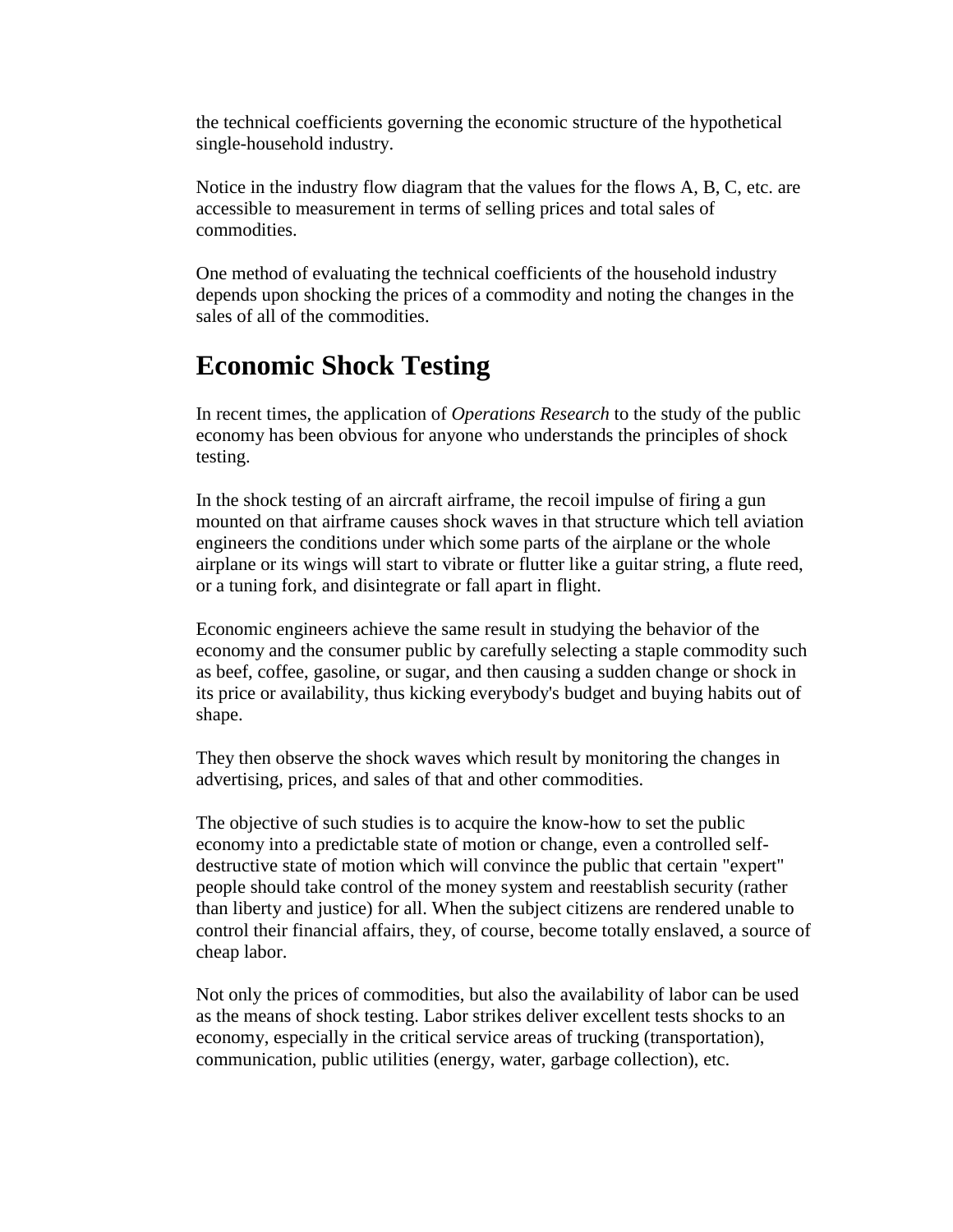By shock testing, it is found that there is a direct relationship between the availability of money flowing in an economy and the real psychological outlook and response of masses of people dependent upon that availability.

For example, there is a measurable quantitative relationship between the price of gasoline and the probability that a person would experience a headache, feel a need to watch a violent movie, smoke a cigarette, or go to a tavern for a mug of beer.

It is most interesting that, by observing and measuring the economic models by which the public tries to run from their problems and escape from reality, and by applying the mathematical theory of *Operations Research*, it is possible to program computers to predict the most probable combination of created events (shocks) which will bring about a complete control and subjugation of the public through a subversion of the public economy (by shaking the plum tree).

## **Introduction to the Theory of Economic Shock Testing**

Let the prices and total sales of commodities be given and symbolized as follows:

| <b>Commodities</b>  | <b>Price Function Total Sales</b> |                               |
|---------------------|-----------------------------------|-------------------------------|
| alcoholic beverages |                                   | ΔA                            |
| beef                | B                                 | $\mathbf{h}_\mathrm{B}$       |
| coffee              | $\mathcal{C}_{\mathcal{C}}$       | $\bm{l}_C$                    |
| gasoline            | G                                 | $\bm{l}_\mathrm{G}$           |
| sugar               | S                                 | $\mathbf{J}_{\mathrm{S}}$     |
| tobacco             |                                   | $I_{\scriptscriptstyle\rm T}$ |
| unknown balance     |                                   | ðп                            |

1.

1. Let us assume a simple economic model in which the total number of important (staple) commodities are represented as beef, gasoline, and an aggregate of all other staple commodities which we will call the hypothetical miscellaneous staple commodity 'M' (e.g., M is an aggregate of C, S, T, U, etc.).

## **Example of Shock Testing**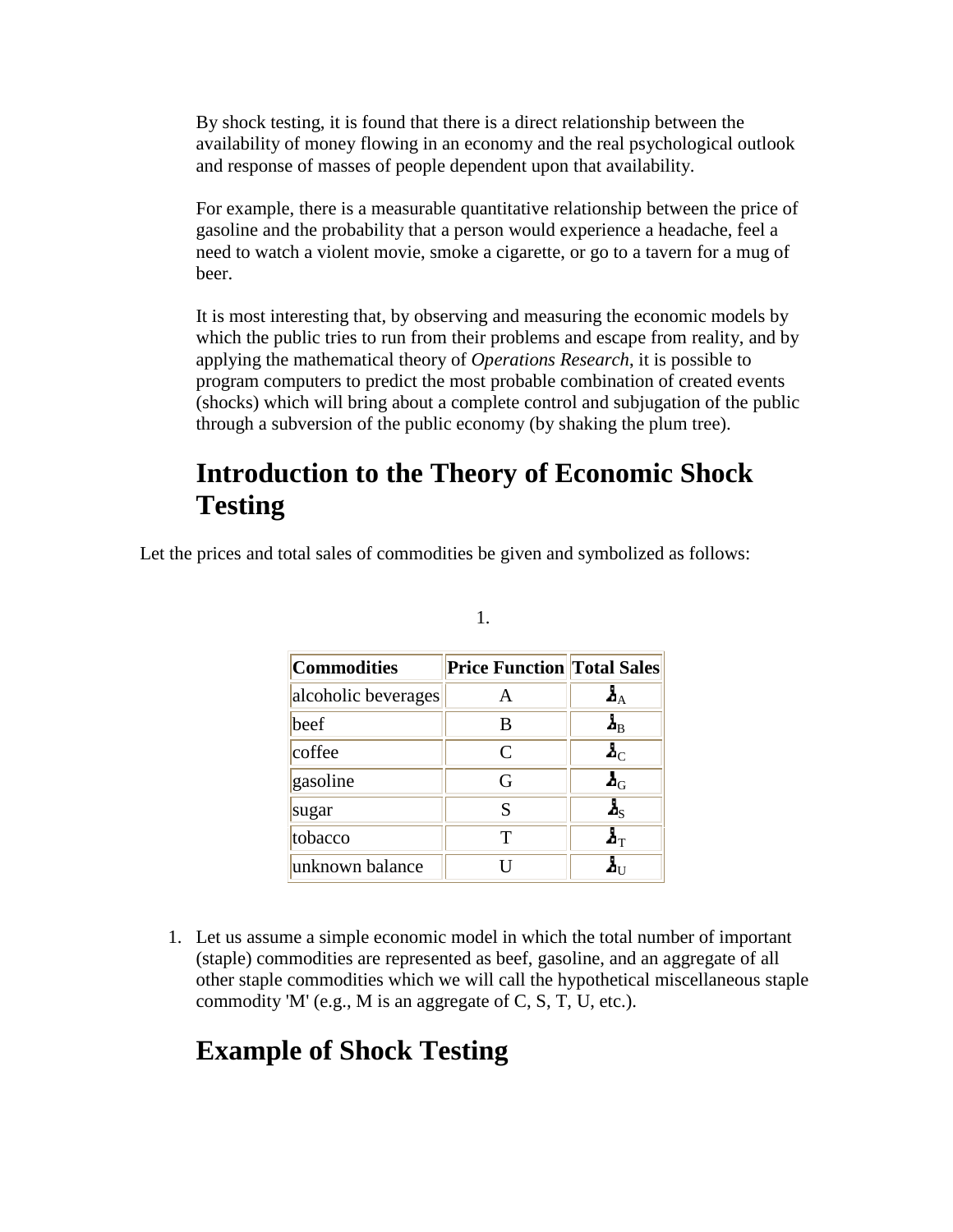Assume that the total sales, P, of petroleum products can be described by the linear function of the quantities B, G, and M, which are functions of the prices of those respective commodities.

$$
P=a_{PG}\ B+a_{PG}\ G+a_{PM}\ M
$$

Then where B, G, and M are functions of the prices of beef, gasoline, and miscellaneous, respectively, and  $a_{PB}$ ,  $a_{PG}$ , and  $a_{PM}$  are constant coefficients defining the amount by which each of the functions B, G, and M affect the sales, P, of petroleum products. We are assuming that B, G, and M are variables independent of each other.

If the availability or price of gasoline is suddenly changed, then G must be replaced by  $G + \Delta G$ . This causes a change in the petroleum sales from P to P +  $\Delta$ P. Also we will assume that B and M remain constant when G changes to  $G + \Delta G$ .

 $(P + \Delta P) = a_{PR} B + a_{PG} (G + \Delta G) + a_{PM} M.$ 

Expanding upon this expression, we get

 $P + \Delta P = a_{PR} B + a_{PG} G + a_{PG} \Delta G + a_{PM} M$ 

and subtracting the original value of P we get for the change in P

Change in  $P = \Delta P = a_{PG} \Delta G$ Dividing by  $\triangle G$  we get  $a_{\text{PG}} = \Delta P / \Delta G$ .

This is a rate of change in P due only to an isolated change in G,  $\Delta G$ .

In general,  $a_{ik}$  is the partial rate of change in the sales effect j due to a change in the causal price function of commodity k. If the interval of time were infinitesimal, this expression would be reduced to the definition of the total differential of a function, P.

1. .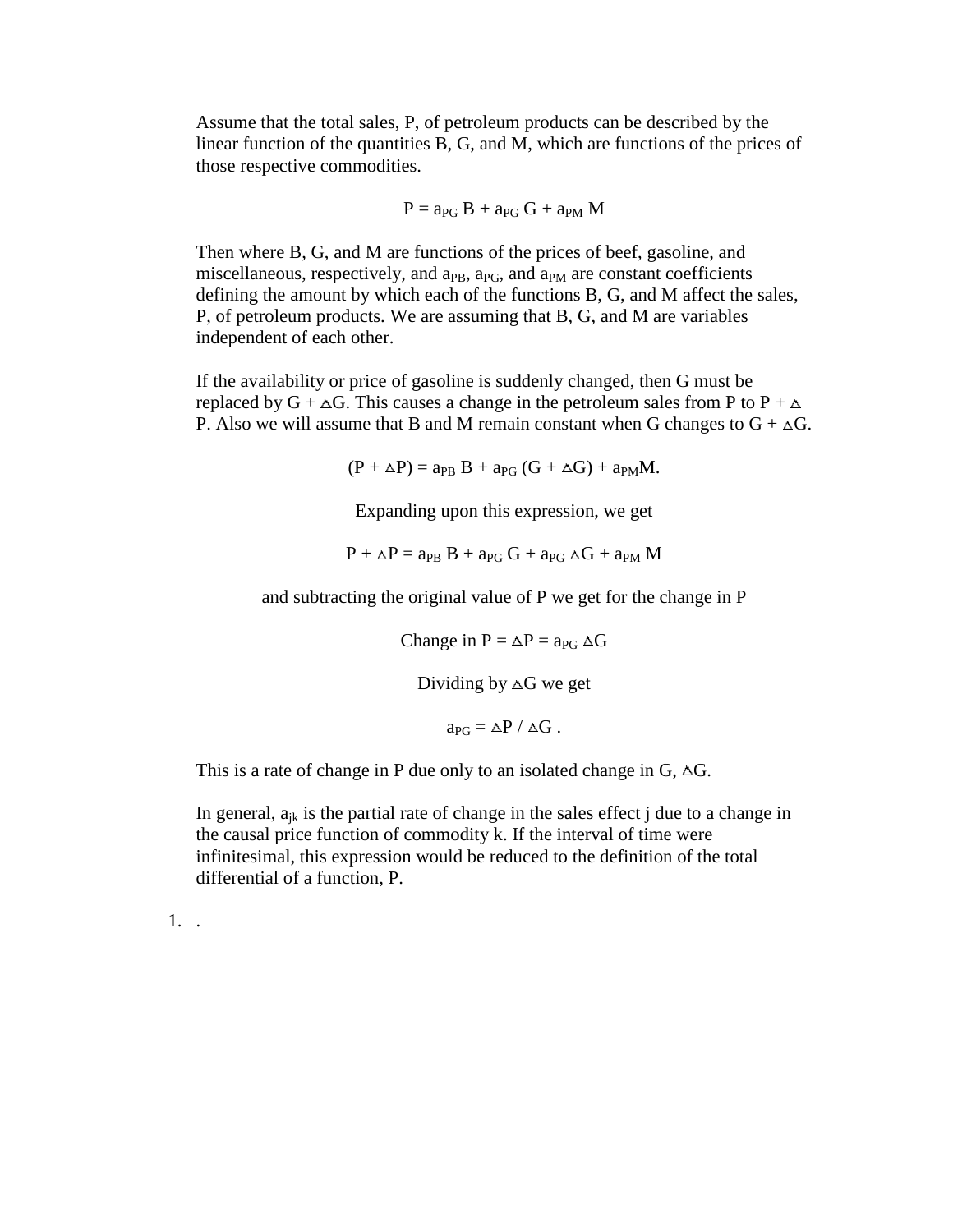For if  $a_{jk} = \frac{\partial j}{\partial k}$ , and if  $P =$ and B. G. and M are independe  $P_{BB} = \frac{Z}{Z}$ ÷,  $dP = \frac{\partial P}{\partial B}dB + \frac{E}{\mathcal{L}}$ Integrating, we get

 $P = \int \frac{\partial P}{\partial R} dB + \int \frac{\partial}{\partial T}$ 

If the  $a_{jk}$  are constant coeff  $\partial j/\partial k$ , are constant also an of the integrals. Therefore,

$$
P = \frac{\partial P}{\partial B} \int dB + \frac{\partial P}{\partial G}
$$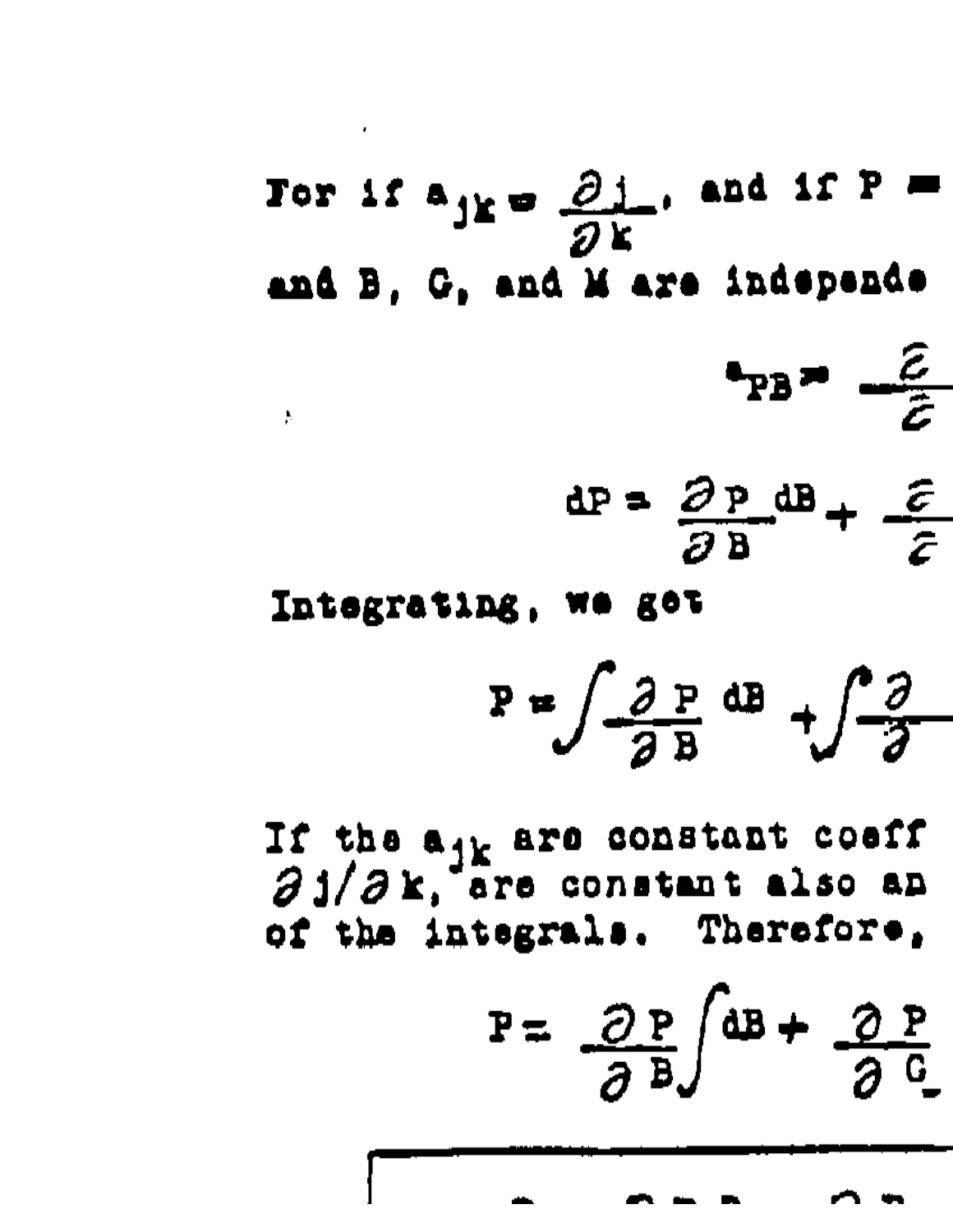When the price of gasoline is shocked, all of the coefficients with round G (2G) in the denominator are evaluated at the same time. If B, G, and M were independent, and sufficient for description of the economy, then three shock tests would be necessary to evaluate the system.

There are other factors which may be represented the same way.

For example, the tendency of a docile sub-nation to withdraw under economic pressure may be given by

$$
\phi = \frac{\partial \phi}{\partial G} G + \frac{\partial \phi}{\partial W_P} + \cdots
$$

where G is the price of gasoline,  $W_P$  is the dollars spent per unit time (referenced to say 1939) for war production during 'peace' time, etc. These quantities are presented to a computer in matrix format as follows:

and

$$
X_1 = G \t Y_1 = P - K_P
$$
  
\n
$$
X_2 = B \t Y_2 = F - K_F
$$
  
\n
$$
X_3 = etc. Y_3 = etc.
$$

Finally, inverting this matrix, i.e., solving for the  $X_k$  terms of the  $Y_j$ , we get, say,

$$
\left[ b_{kj}\right] \left[ Y_{j}\ \right] =\left[ X_{k}\right] .
$$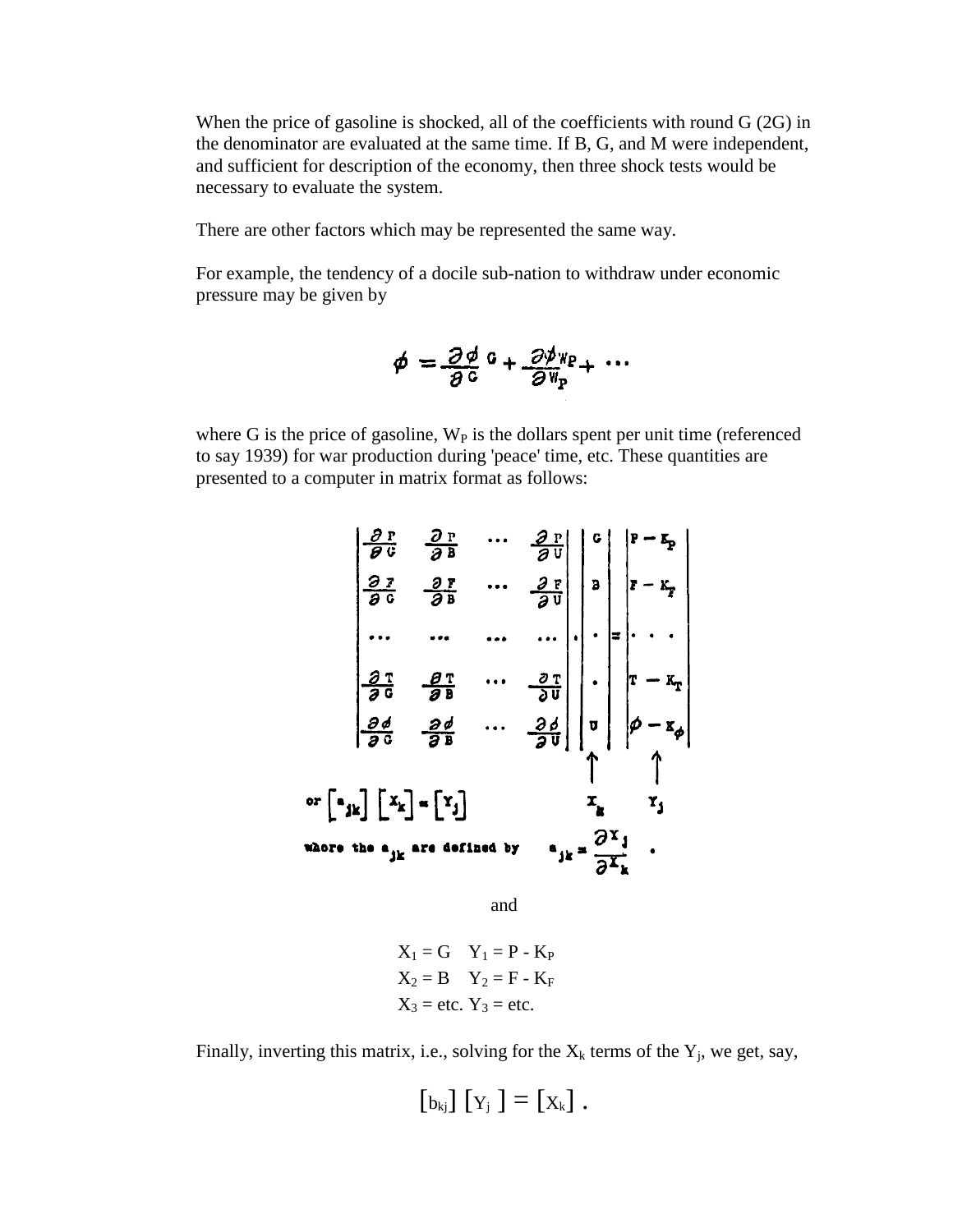1. This is the result into which we substitute to get that set of conditions of prices of commodities, bad news on TV, etc., which will deliver a collapse of public morale ripe for take over.

Once the economic price and sales coefficients  $a_{ik}$  and  $b_{ki}$  are determined, they may be translated into the technical supply and demand coefficients  $g_{ik}$ ,  $C_{ik}$ , and  $1/L_{ik}$ .

Shock testing of a given commodity is then repeated to get the time rate of change of these technical coefficients.

### **Introduction to Economic Amplifiers**

Economic amplifiers are the active components of economic engineering. The basic characteristic of any amplifier (mechanical, electrical, or economic) is that it receives an input control signal and delivers energy from an independent energy source to a specified output terminal in a predictable relationship to that input control signal.

The simplest form of an economic amplifier is a device called advertising.

If a person is spoken to by a T.V. advertiser as if he were a twelve-year-old, then, due to suggestibility, he will, with a certain probability, respond or react to that suggestion with the uncritical response of a twelve-year-old and will reach into his economic reservoir and deliver its energy to but that product on impulse when he passes it in the store.

An economic amplifier may have several inputs and output. Its response might be instantaneous or delayed. Its circuit symbol might be a rotary switch if its options are exclusive, qualitative, "go" or "no-go", or it might have its parametric input/output relationships specified by a matrix with internal energy sources represented.

Whatever its form might be, its purpose is to govern the flow of energy from a source to an output sink in direct relationship to an input control signal. For this reason, it is called an active circuit element or component.

Economic Amplifiers fall into classes called strategies, and, in comparison with electronic amplifiers, the specific internal functions of an economic amplifier are called logistical instead of electrical.

Therefore, economic amplifiers not only deliver power gain but also, in effect, are used to cause changes in the economic circuitry.

In the design of an economic amplifier we must have some idea of at least five functions, which are: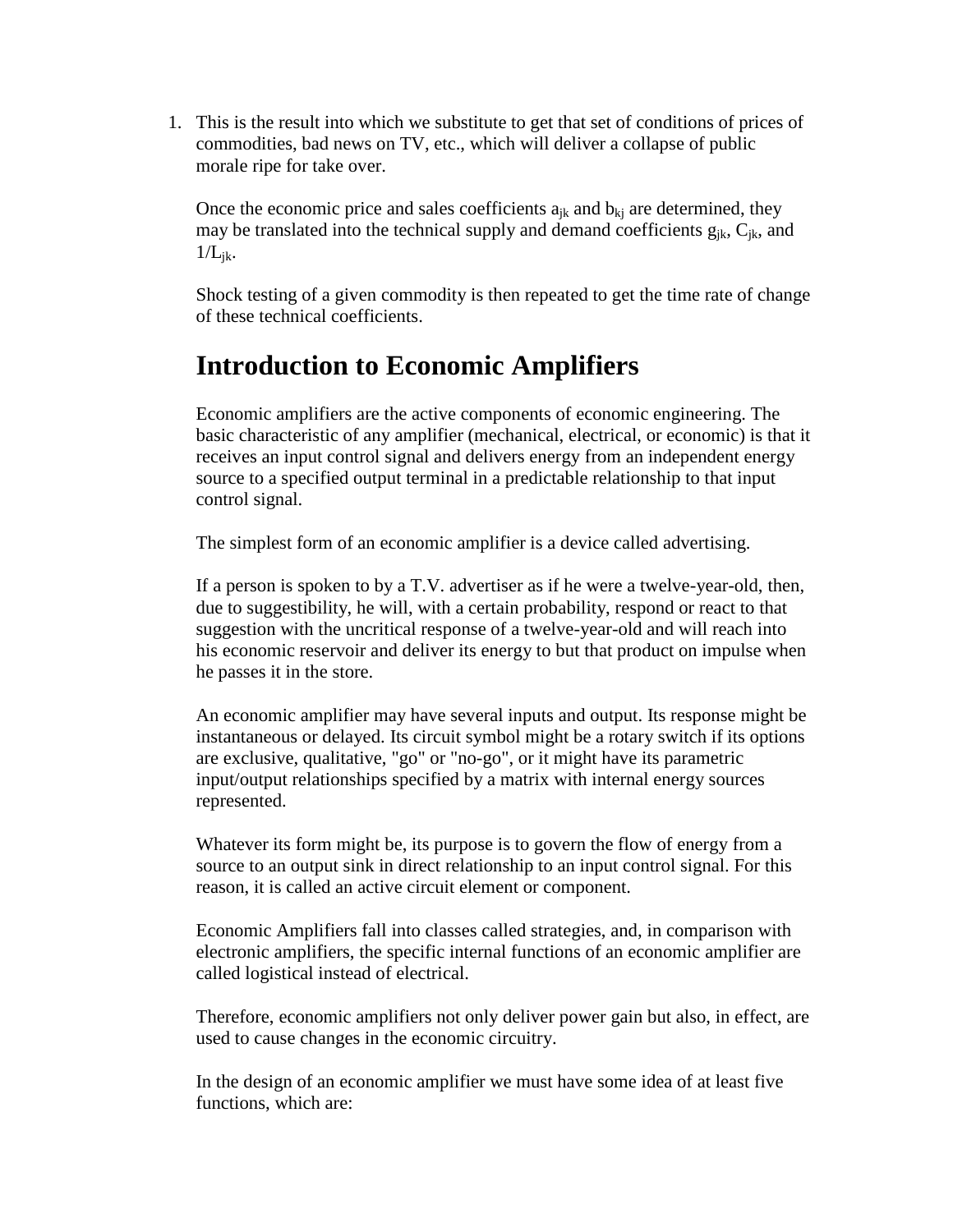- 1. the available input signals
- 2. the desired output-control objectives,
- 3. the strategic objective,
- 4. the available economic power sources,
- 5. the logistical options.

The process of defining and evaluating these factors and incorporating the economic amplifier into an economic system has been popularly called *game theory*.

The design of an economic amplifier begins with a specification of the power level of the output, which can range from personal to national. The second condition is accuracy of response, i.e., how accurately the output action is a function of the input commands. High gain combined with strong feedback helps to deliver the required precision.

Most of the error will be in the input data signal. Personal input data tends to be specified, while national input data tends to be statistical.

## **Short List of Inputs**

Questions to be answered:

- o what
- o where
- o why
- o when
- o how
- o who

General sources of information:

- o telephone taps
- o analysis of garbage
- o surveillance
- o behavior of children in school

Standard of living by:

- o food
- o shelter
- o clothing
- o transportation

Social contacts: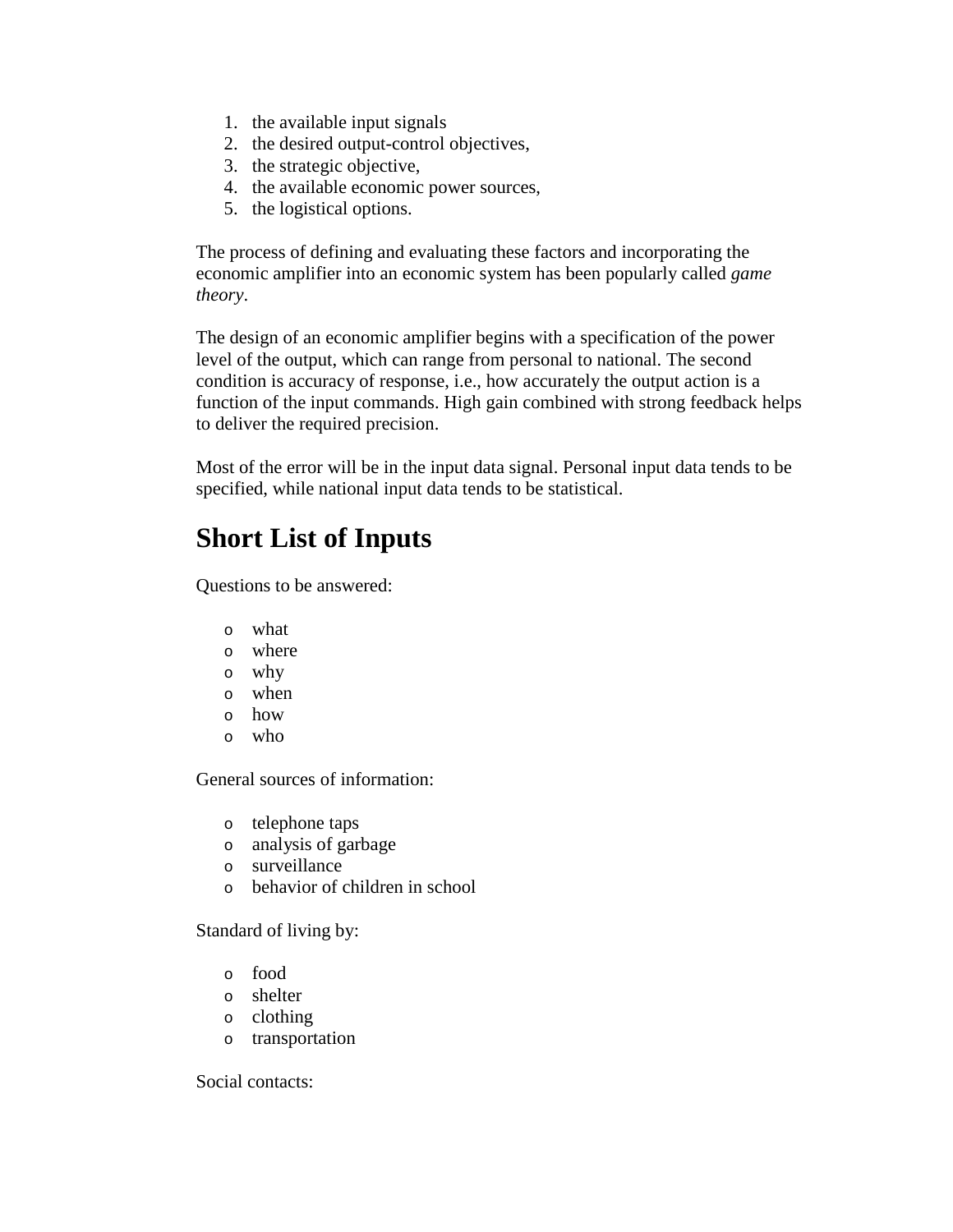- o telephone itemized record of calls
- o family marriage certificates, birth certificates, etc.
- o friends, associates, etc.
- o memberships in organizations
- o political affiliation

#### **The Personal Paper Trail**

Personal buying habits, i.e., personal consumer preferences:

- o checking accounts
- o credit-card purchases
- o "tagged" credit-card purchases the credit-card purchase of products bearing the U.P.C. (Universal Product Code)

#### Assets:

- o checking accounts
- o savings accounts
- o real estate
- o business
- o automobile, etc.
- o safety deposit at bank
- o stock market

#### Liabilities:

- o creditors
- o enemies (see legal)
- o loans

Government sources (ploys)\*:

- o Welfare
- o Social Security
- o U.S.D.A. surplus food
- o doles
- o grants
- o subsidies

\* Principle of this ploy -- the citizen will almost always make the collection of information easy if he can operate on the "free sandwich principle" of "eat now, and pay later."

Government sources (via intimidation):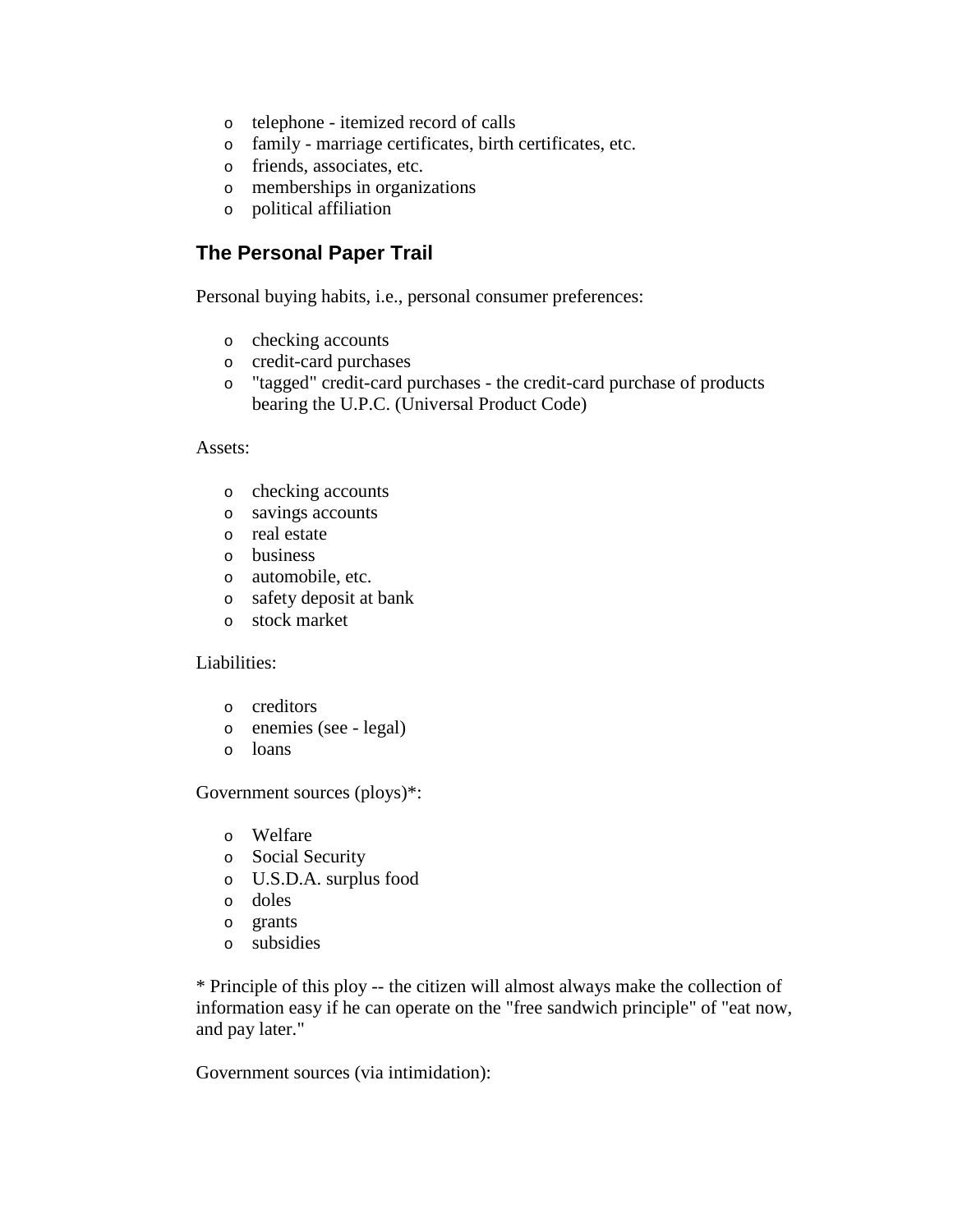- o Internal Revenue Service
- o OSHA
- o Census
- o etc.

Other government sources -- surveillance of U.S. mail.

#### **Habit Patterns -- Programming**

Strengths and weaknesses:

- o activities (sports, hobbies, etc.)
- o see "legal" (fear, anger, etc. -- crime record)
- o hospital records (drug sensitivities, reaction to pain, etc.)
- o psychiatric records (fears, angers, disgusts, adaptability, reactions to stimuli, violence, suggestibility or hypnosis, pain, pleasure, love, and sex)

Methods of coping -- of adaptability -- behavior:

- o consumption of alcohol
- o consumption of drugs
- o entertainment
- o religious factors influencing behavior
- o other methods of escaping from reality

Payment modus operandi (MO) -- pay on time, etc.:

- o payment of telephone bills
- o energy purchases
- o water purchases
- o repayment of loans
- o house payments
- o automobile payments
- o payments on credit cards

Political sensitivity:

- o beliefs
- o contacts
- o position
- o strengths/weaknesses
- o projects/activities

Legal inputs -- behavioral control (Excuses for investigation, search, arrest, or employment of force to modify behavior)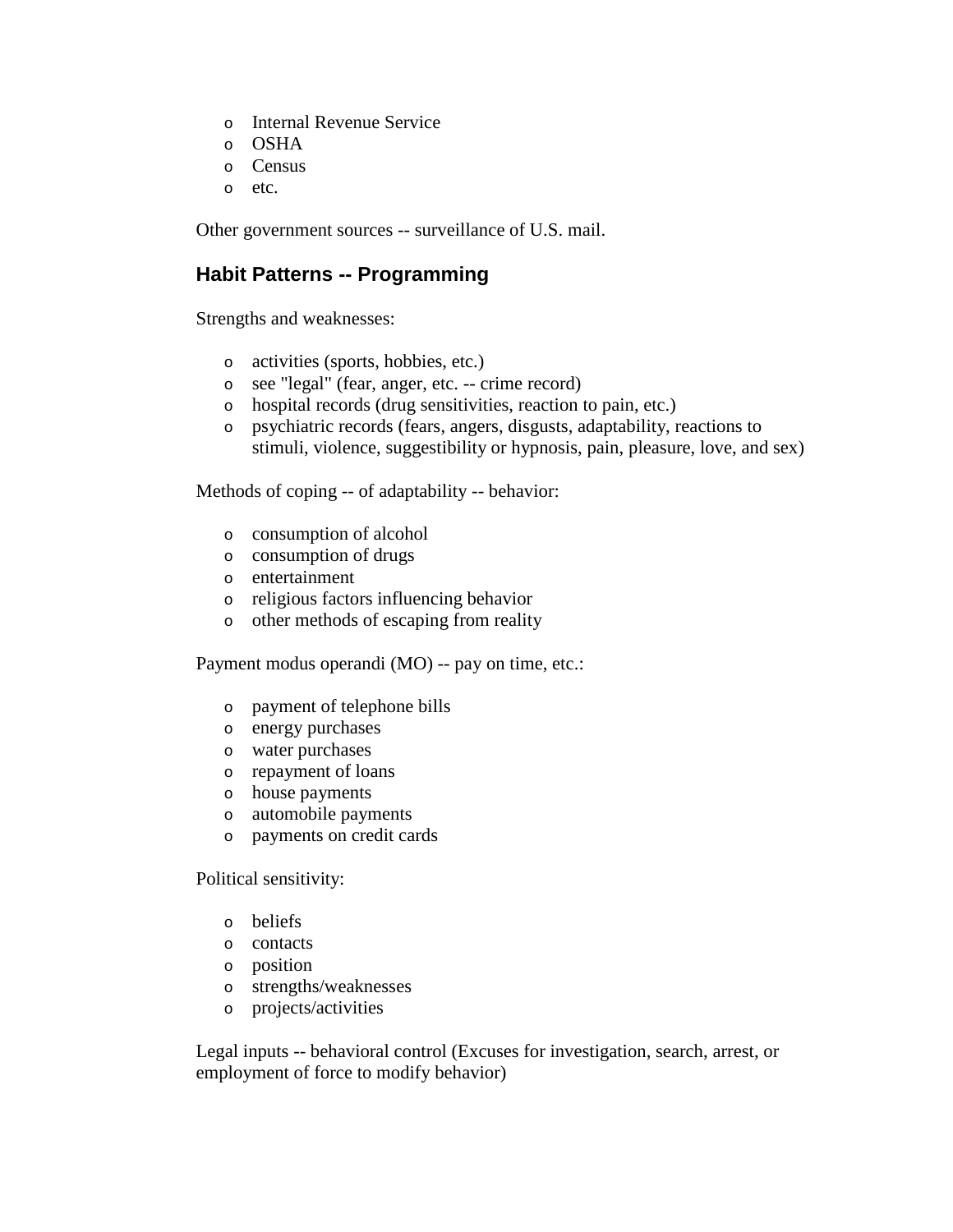- o court records
- o police records -- NCIC
- o driving record
- o reports made to police
- o insurance information
- o anti-establishment acquaintances

#### **National Input Information**

- 1. Business sources (via I.R.S., etc):
	- o prices of commodities
	- o sales
	- o investments in
		- **stocks/inventory**
		- production tools and machinery
		- buildings and improvements
		- $\blacksquare$  the stock market

Banks and credit bureaus:

- o credit information
- o payment information

Miscellaneous sources:

- o polls and surveys
- o publications
- o telephone records
- o energy and utility purchases

### **Short List of Outputs**

Outputs -- create controlled situations -- manipulation of the economy, hence society -- control by control of compensation and income.

Sequence:

- 10. allocates opportunities.
- 11. destroys opportunities.
- 12. controls the economic environment.
- 13. controls the availability of raw materials.
- 14. controls capital.
- 15. controls bank rates.
- 16. controls the inflation of the currency.
- 17. controls the possession of property.
- 18. controls industrial capacity.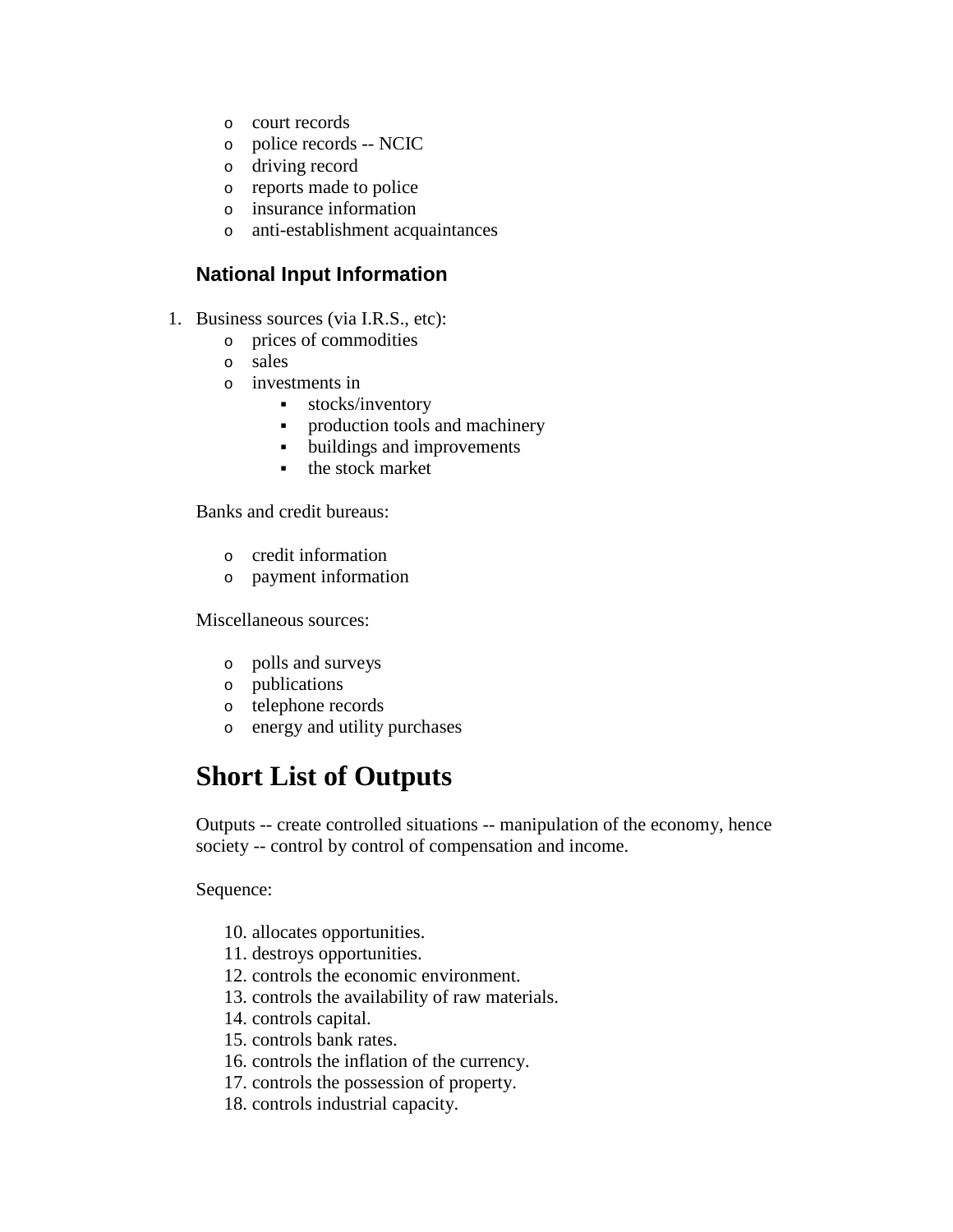- 19. controls manufacturing.
- 20. controls the availability of goods (commodities).
- 21. controls the prices of commodities.
- 22. controls services, the labor force, etc.
- 23. controls payments to government officials.
- 24. controls the legal functions.
- 25. controls the personal data files -- uncorrectable by the party slandered.
- 26. controls advertising.
- 27. controls media contact.
- 28. controls material available for T.V. viewing
- 29. disengages attention from real issues.
- 30. engages emotions.
- 31. creates disorder, chaos, and insanity.
- 32. controls design of more probing tax forms.
- 33. controls surveillance.
- 34. controls the storage of information.
- 35. develops psychological analyses and profiles of individuals.
- 36. controls legal functions [repeat of 15]
- 37. controls sociological factors.
- 38. controls health options.
- 39. preys on weakness.
- 40. cripples strengths.
- 41. leaches wealth and substance.

#### **Table of Strategies**

| Do this:                                            | To get this:                                |
|-----------------------------------------------------|---------------------------------------------|
| Keep the public ignorant                            | Less public organization                    |
| Maintain access to control<br>(prices,              | Required reaction to outputs                |
| points for feedback                                 | sales)                                      |
| Create preoccupation                                | Lower defenses                              |
| Attack the family unit<br>young                     | Control of the education of the             |
| Give less cash and more<br>data<br>credit and doles | More self-indulgence and more               |
| Attack the privacy<br>of the church                 | Destroy faith in this sort of<br>qovernment |
| Social conformity                                   | Computer programming simplicity             |
| Minimize the tax protest                            | Maximum economic data, minimum              |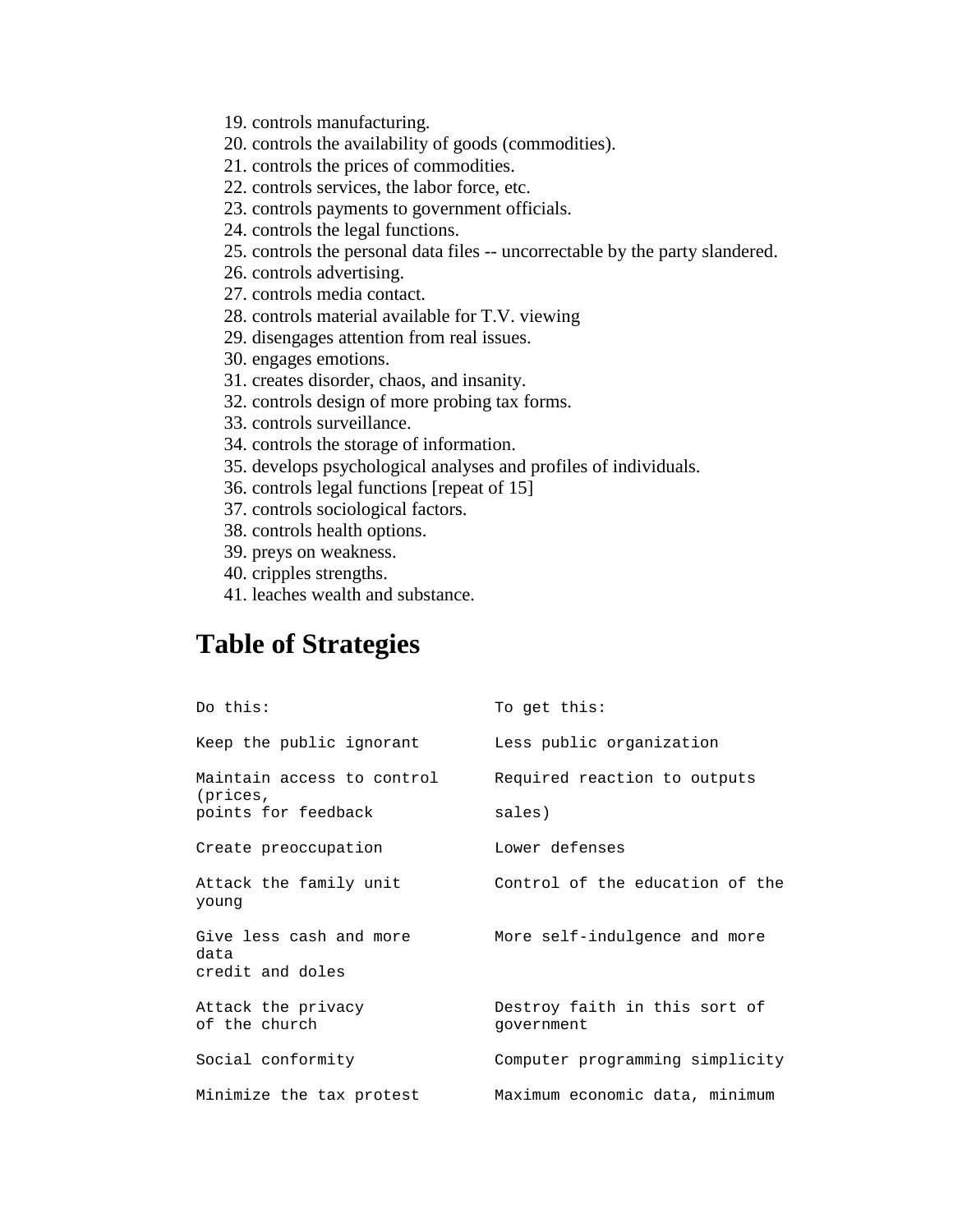|                                               | enforcement problems                                             |
|-----------------------------------------------|------------------------------------------------------------------|
| Stabilize the consent                         | Simplicity coefficients                                          |
| Tighten control of variables                  | Simpler computer input data --<br>greater predictability         |
| Establish boundary<br>conditions<br>equations | Problem simplicity / solutions of<br>differential and difference |
| Proper timing                                 | Less data shift and blurring                                     |
| Maximize control                              | Minimum resistance to control                                    |
| Collapse of currency                          | Destroy the faith of the American<br>people in each other.       |

### **Diversion, the Primary Strategy**

Experience has prevent that the simplest method of securing a silent weapon and gaining control of the public is to keep the public undisciplined and ignorant of the basic system principles on the one hand, while keeping them confused, disorganized, and distracted with matters of no real importance on the other hand.

This is achieved by:

- o disengaging their minds; sabotaging their mental activities; providing a low-quality program of public education in mathematics, logic, systems design and economics; and discouraging technical creativity.
- o engaging their emotions, increasing their self-indulgence and their indulgence in emotional and physical activities, by:
	- unrelenting emotional affrontations and attacks (mental and emotional rape) by way of constant barrage of sex, violence, and wars in the media - especially the T.V. and the newspapers.
	- giving them what they desire in excess "junk food for thought" and depriving them of what they really need.
- o rewriting history and law and subjecting the public to the deviant creation, thus being able to shift their thinking from personal needs to highly fabricated outside priorities.

These preclude their interest in and discovery of the silent weapons of social automation technology.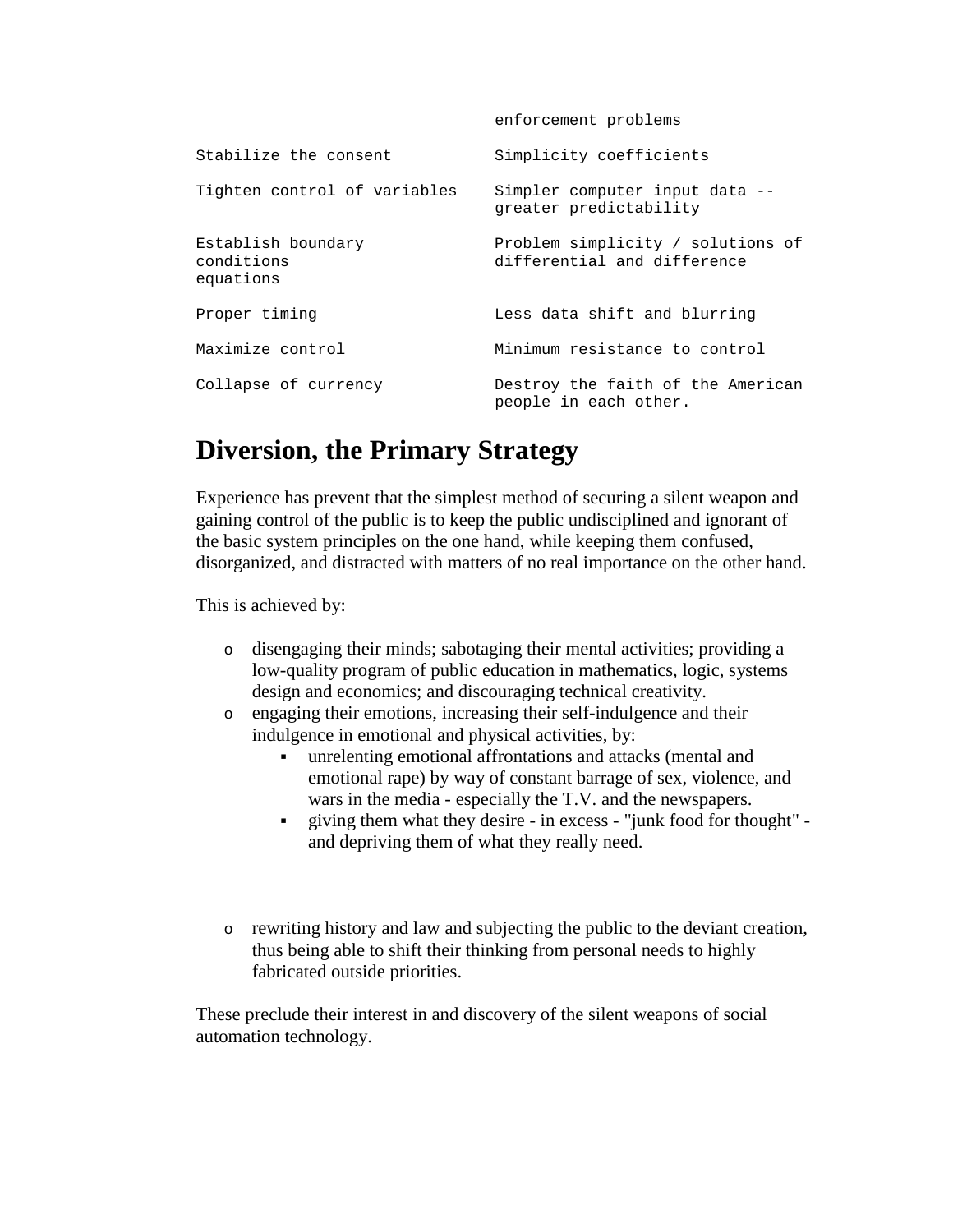The general rule is that there is a profit in confusion; the more confusion, the more profit. Therefore, the best approach is to create problems and then offer solutions.

## **Diversion Summary**

Media: Keep the adult public attention diverted away from the real social issues, and captivated by matters of no real importance.

Schools: Keep the young public ignorant of real mathematics, real economics, real law, and real history.

Entertainment: Keep the public entertainment below a sixth-grade level.

Work: Keep the public busy, busy, busy, with no time to think; back on the farm with the other animals.

## **Consent, the Primary Victory**

A silent weapon system operates upon data obtained from a docile public by legal (but not always lawful) force. Much information is made available to silent weapon systems programmers through the Internal Revenue Service. (See *Studies in the Structure of the American Economy* for an I.R.S. source list.)

This information consists of the enforced delivery of well-organized data contained in federal and state tax forms, collected, assembled, and submitted by slave labor provided by taxpayers and employers.

Furthermore, the number of such forms submitted to the I.R.S. is a useful indicator of public consent, an important factor in strategic decision making. Other data sources are given in the Short List of Inputs.

Consent Coefficients - numerical feedback indicating victory status. Psychological basis: When the government is able to collect tax and seize private property without just compensation, it is an indication that the public is ripe for surrender and is consenting to enslavement and legal encroachment. A good and easily quantified indicator of harvest time is the number of public citizens who pay income tax despite an obvious lack of reciprocal or honest service from the government.

## **Amplification Energy Sources**

The next step in the process of designing an economic amplifier is discovering the energy sources. The energy sources which support any primitive economic system are, of course, a supply of raw materials, and the consent of the people to labor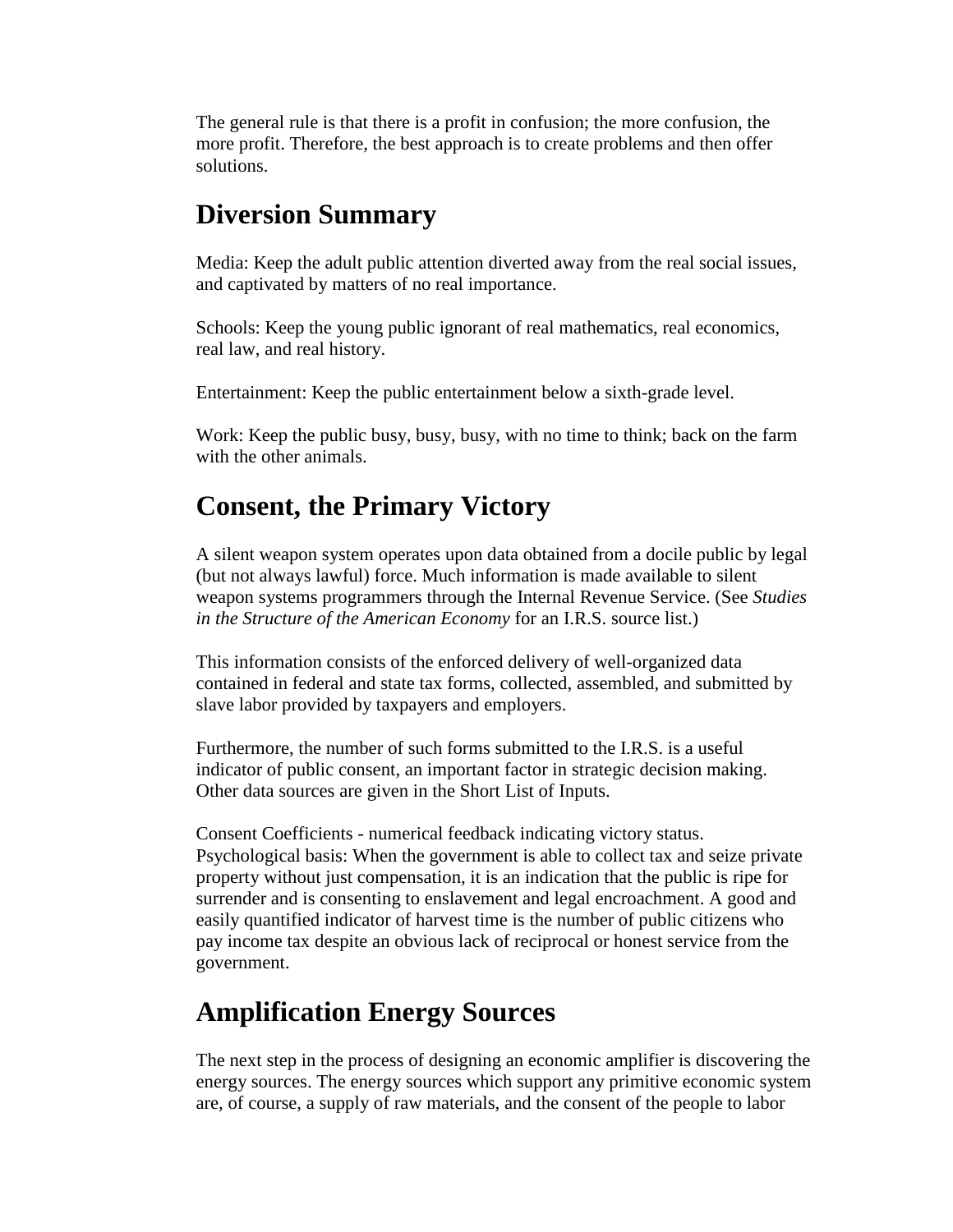and consequently assume a certain rank, position, level, or class in the social structure, i.e., to provide labor at various levels in the pecking order.

Each class, in guaranteeing its own level of income, controls the class immediately below it, hence preserves the class structure. This provides stability and security, but also government from the top.

As time goes on and communication and education improve, the lower-class elements of the social labor structure become knowledgeable and envious of the good things that the upper-class members have. They also begin to attain a knowledge of energy systems and the ability to enforce their rise through the class structure.

This threatens the sovereignty of the elite.

If this rise of the lower classes can be postponed long enough, the elite can achieve energy dominance, and labor by consent no longer will hold a position of an essential energy source.

Until such energy dominance is absolutely established, the consent of people to labor and let others handle their affairs must be taken into consideration, since failure to do so could cause the people to interfere in the final transfer of energy sources to the control of the elite.

It is essential to recognize that at this time, public consent is still an essential key to the release of energy in the process of economic amplification.

Therefore, consent as an energy release mechanism will now be considered.

### **Logistics**

The successful application of a strategy requires a careful study of inputs, outputs, the strategy connecting the inputs and the outputs, and the available energy sources to fuel the strategy. This study is called logistics.

A logistical problem is studied at the elementary level first, and then levels of greater complexity are studied as a synthesis of elementary factors.

This means that a given system is analyzed, i.e., broken down into its subsystems, and these in turn are analyzed, until by this process, one arrives at the logistical "atom," the individual.

This is where the process of synthesis propery begins, at the time of birth of the individual.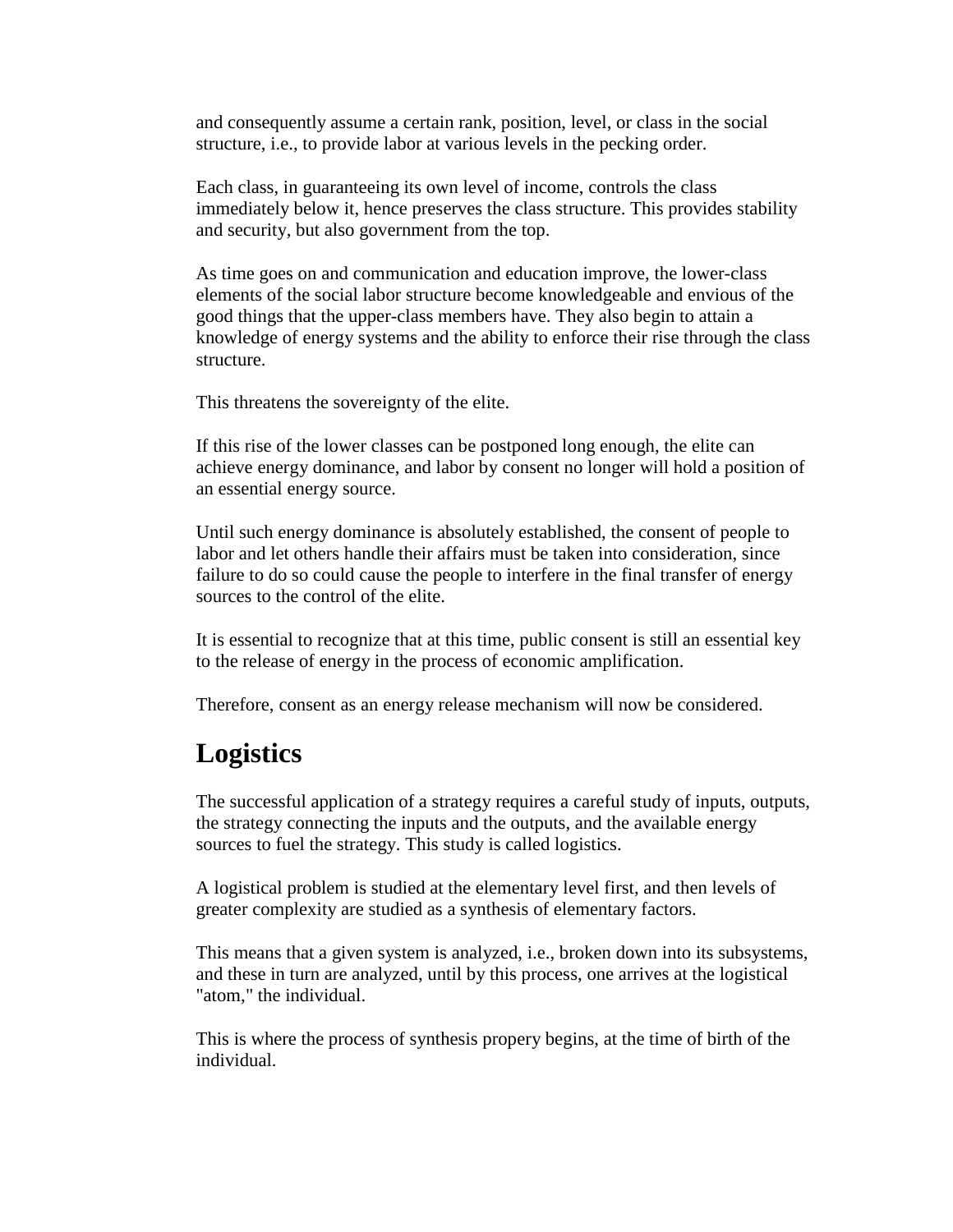## **The Artificial Womb**

From the time a person leaves its mother's womb, its every effort is directed towards building, maintaining, and withdrawing into artificial wombs, various sorts of substitute protective devices or shells.

The objective of these artificial wombs is to provide a stable environment for both stable and unstable activity; to provide a shelter for the evolutionary processes of growth and maturity - i.e., survival; to provide security for freedom and to provide defensive protection for offensive activity.

This is equally true of both the general public and the elite. However, there is a definite difference in the way each of these classes go about the solution of problems.

## **The Political Structure of a Nation - Dependency**

The primary reason why the individual citizens of a country create a political structure is a subconscious wish or desire to perpetuate their own dependency relationship of childhood. Simply put, they want a human god to eliminate all risk from their life, pat them on the head, kiss their bruises, put a chicken on every dinner table, clothe their bodies, tuck them into bed at night, and tell them that everything will be alright when they wake up in the morning.

This public demand is incredible, so the human god, the politician, meets incredibility with incredibility by promising the world and delivering nothing. So who is the bigger liar? the public? or the "godfather"?

This public behavior is surrender born of fear, laziness, and expediency. It is the basis of the welfare state as a strategic weapon, useful against a disgusting public.

## **Action/Offense**

Most people want to be able to subdue and/or kill other human beings which disturb their daily lives, but they do not want to have to cope with the moral and religious issues which such an overt act on their part might raise. Therefore, they assign the dirty work to others (including their own children) so as to keep the blood off their hands. They rave about the humane treatment of animals and then sit down to a delicious hamburger from a whitewashed slaughterhouse down the street and out of sight. But even more hypocritical, they pay taxes to finance a professional association of hit men collectively called politicians, and then complain about corruption in government.

## **Responsibility**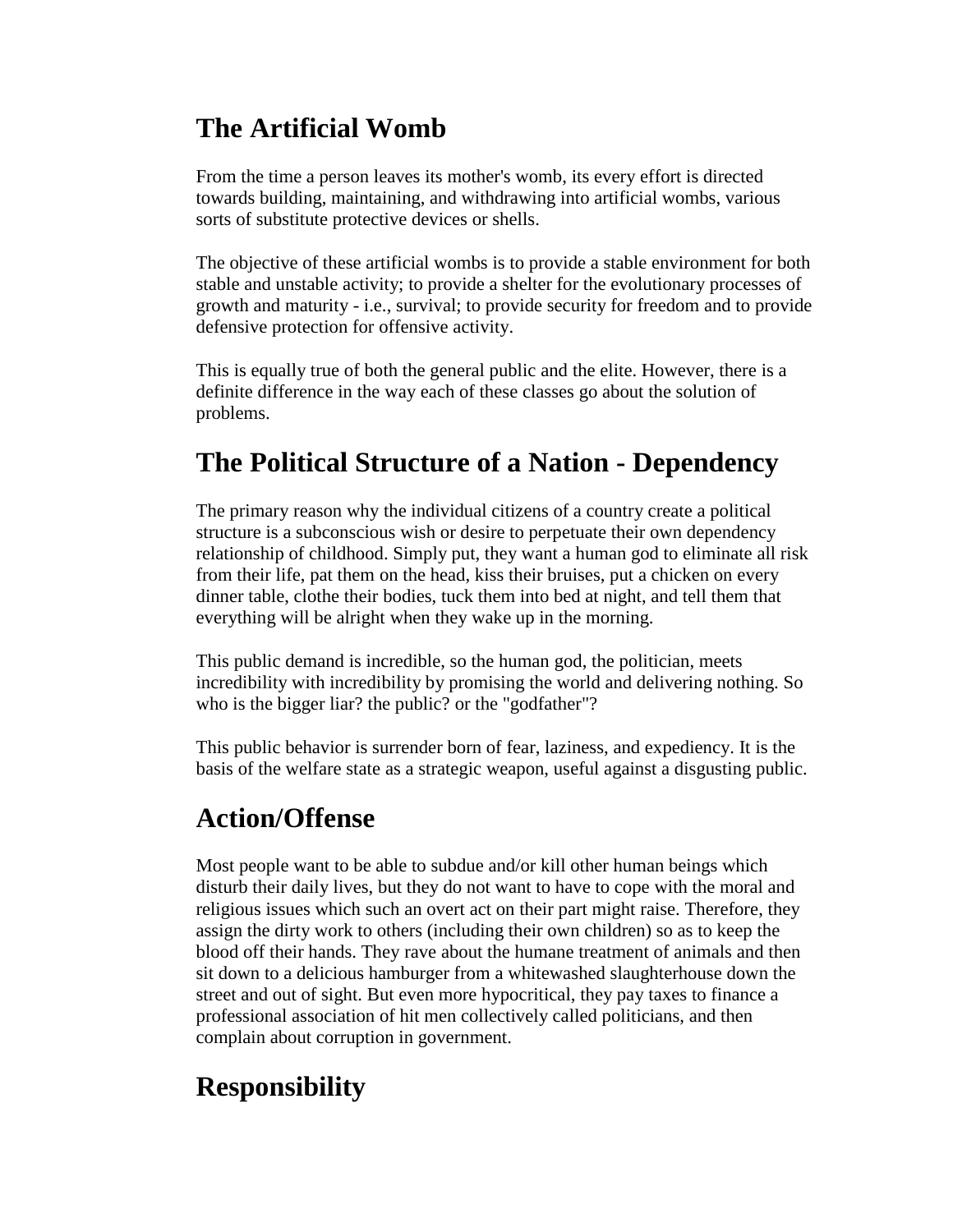Again, most people want to be free to do the things (to explore, etc.) but they are afraid to fail.

The fear of failure is manifested in irresponsibility, and especially in delegating those personal responsibilities to others where success is uncertain or carries possible or created liabilities (law) which the person is not prepared to accept. They want authority (root word - "author"), but they will not accept responsibility or liability. So they hire politicians to face reality for them.

## **Summary**

The people hire the politicians so that the people can:

- o obtain security without managing it.
- o obtain action without thinking about it.
- o inflict theft, injury, and death upon others without having to contemplate either life or death.
- o avoid responsibility for their own intentions.
- o obtain the benefits of reality and science without exerting themselves in the discipline of facing or learning either of these things.

They give the politicians the power to create and manage a war machine to:

- o provide for the survival of the nation/womb.
- o prevent encroachment of anything upon the nation/womb.
- o destroy the enemy who threatens the nation/womb.
- o destroy those citizens of their own country who do not conform for the sake of stability of the nation/womb.

Politicians hold many quasi-military jobs, the lowest being the police which are soldiers, the attorneys and C.P.A.s next who are spies and saboteurs (licensed), and the judges who shout orders and run the closed union military shop for whatever the market will bear. The generals are industrialists. The "presidential" level of commander-in-chief is shared by the international bankers. The people know that they have created this farce and financed it with their own taxes (consent), but they would rather knuckle under than be the hypocrite.

Thus, a nation becomes divided into two very distinct parts, a docile sub-nation [great silent majority] and a political sub-nation. The political sub-nation remains attached to the docile sub-nation, tolerates it, and leaches its substance until it grows strong enough to detach itself and then devour its parent.

## **System Analysis**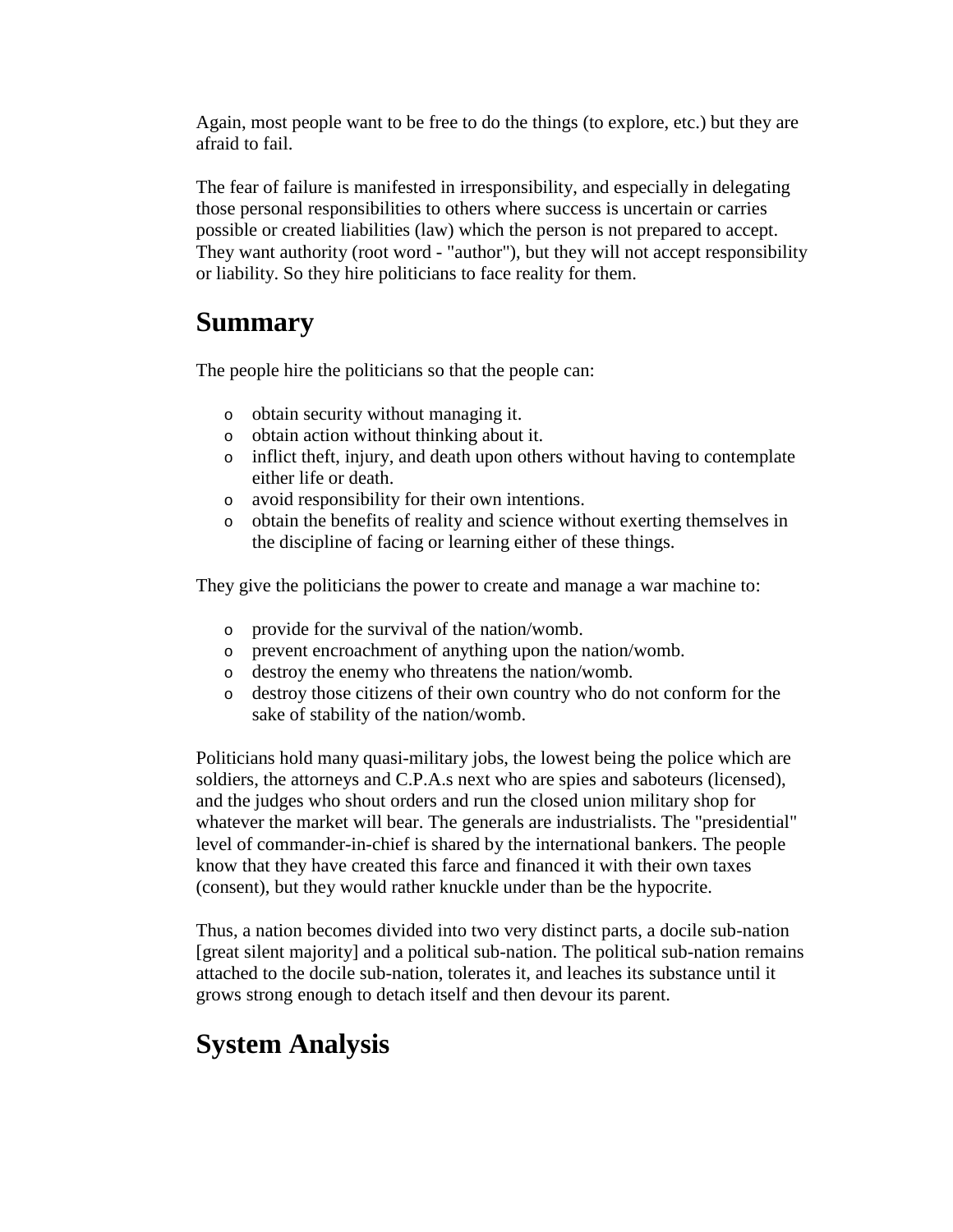In order to make meaningful computerized economic decisions about war, the primary economic flywheel, it is necessary to assign concrete logistical values to each element of the war structure - personnel and material alike.

This process begins with a clear and candid description of the subsystems of such a structure.

## **The Draft (As military service)**

Few efforts of human behavior modification are more remarkable or more effective than that of the socio-military institution known as the draft. A primary purpose of a draft or other such institution is to instill, by intimidation, in the young males of a society the uncritical conviction that the government is omnipotent. He is soon taught that a prayer is slow to reverse what a bullet can do in an instant. Thus, a man trained in a religious environment for eighteen years of his life can, by this instrument of the government, be broken down, be purged of his fantasies and delusions in a matter of mere months. Once that conviction is instilled, all else becomes easy to instill.

Even more interesting is the process by which a young man's parents, who purportedly love him, can be induced to send him off to war to his death. Although the scope of this work will not allow this matter to be expanded in full detail, nevertheless, a coarse overview will be possible and can serve to reveal those factors which must be included in some numerical form in a computer analysis of social and war systems.

We begin with a tentative definition of the draft.

2. The draft (selective service, etc.) is an institution of compulsory collective sacrifice and slavery, devised by the middle-aged and elderly for the purpose of pressing the young into doing the public dirty work. It further serves to make the youth as guilty as the elders, thus making criticism of the elders by the youth less likely (Generational Stabilizer). It is marketed and and sold to the public under the label of "patriotic  $=$  national" service.

Once a candid economic definition of the draft is achieved, that definition is used to outline the boundaries of a structure called a Human Value System, which in turn is translated into the terms of game theory. The value of such a slave laborer is given in a Table of Human Values, a table broken down into categories by intellect, experience, post-service job demand, etc.

Some of these categories are ordinary and can be tentatively evaluated in terms of the value of certain jobs for which a known fee exists. Some jobs are harder to value because they are unique to the demands of social subversion, for an extreme example: the value of a mother's instruction to her daughter, causing that daughter to put certain behavioral demands upon a future husband ten or fifteen years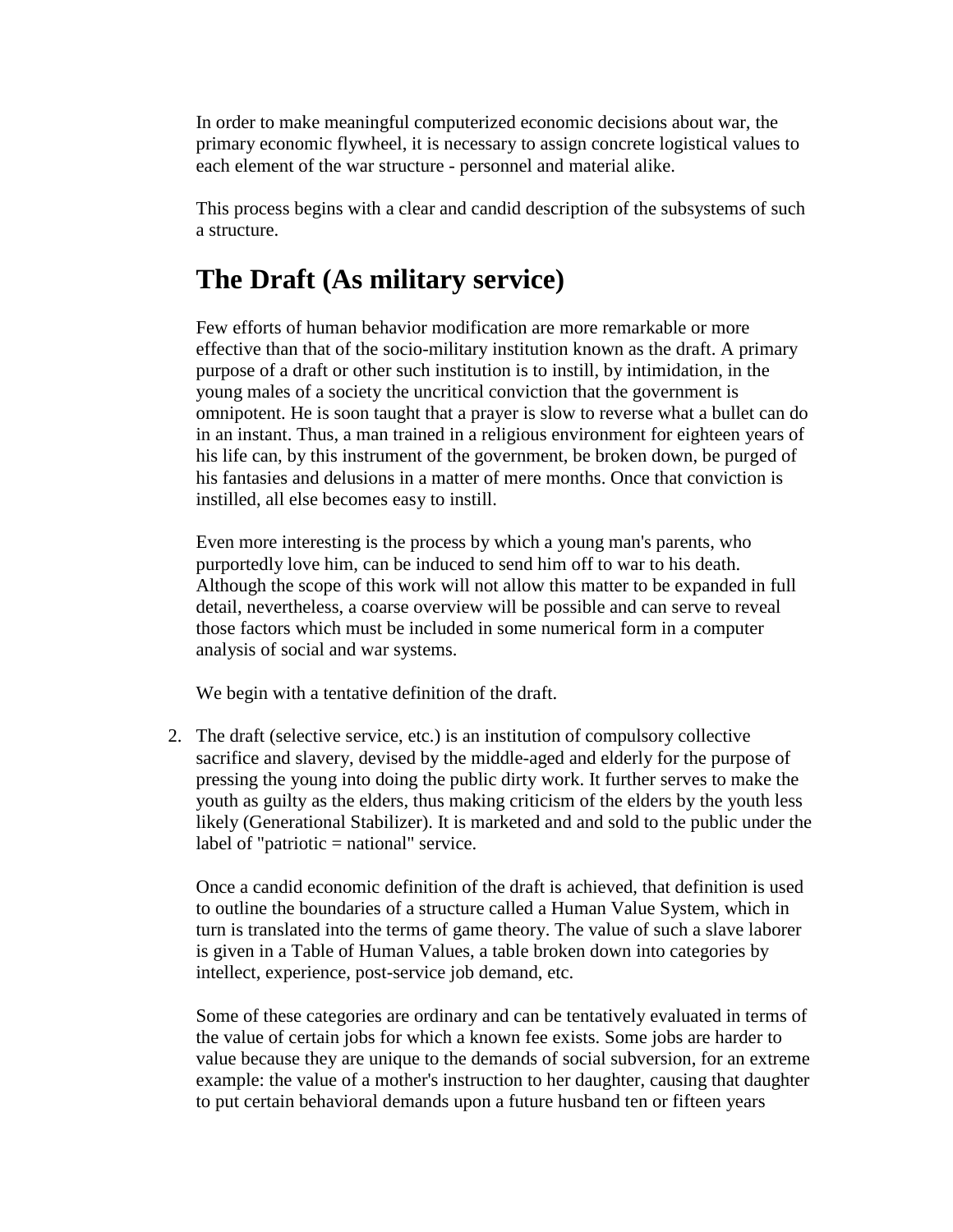hence; thus, by suppressing his resistance to a perversion of a government, making it easier for a banking cartel to buy the State of New York in, say, twenty years.

Such a problem leans heavily upon the observations and data of wartime espionage and many types of psychological testing. But crude mathematical models (algorithms, etc.) can be devised, if not to predict, at least to predeterminate these events with maximum certainty. What does not exist by natural cooperation is thus enhanced by calculated compulsion. Human beings are machines, levers which may be grasped and turned, and there is little real difference between automating a society and automating a shoe factory.

These derived values are variable. (It is necessary to use a current Table of Human Values for computer analysis.) These values are given in true measure rather than U.S. dollars, since the latter is unstable, being presently inflated beyond the production of national goods and services so as to give the economy a false kinetic energy ("paper" inductance).

The silver value is stable, it being possible to buy the same amount with a gram of silver today as it could be bought in 1920. Human value measured in silver units changes slightly due to changes in production technology.

### **Enforcement**

1. Factor I

As in every social system approach, stability is achieved only by understanding and accounting for human nature (action/reaction patterns). A failure to do so can be, and usually is, disastrous.

As in other human social schemes, one form or another of intimidation (or incentive) is essential to the success of the draft. Physical principles of action and reaction must be applied to both internal and external subsystems.

To secure the draft, individual brainwashing/programming and both the family unit and the peer group must be engaged and brought under control.

#### Factor II - Father

The man of the household must be housebroken to ensure that junior will grow up with the right social training and attitudes. The advertising media, etc., are engaged to see to it that father-to-be is pussy-whipped before or by the time he is married. He is taught that he either conforms to the social notch cut out for him or his sex life will be hobbled and his tender companionship will be zero. He is made to see that women demand security more than logical, principled, or honorable behavior.